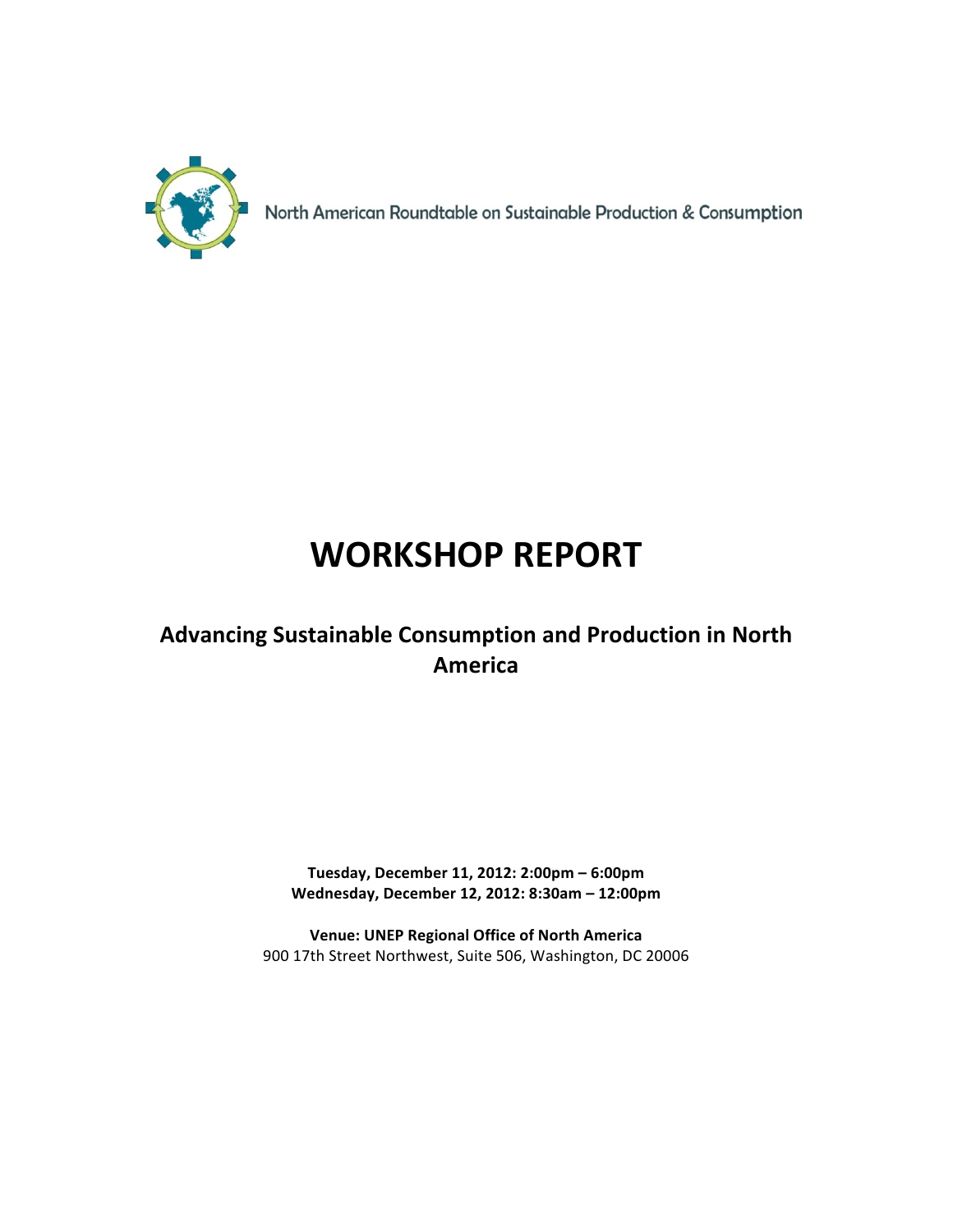## **Table of Contents**

| II.  |                                                                                      |
|------|--------------------------------------------------------------------------------------|
| III. |                                                                                      |
| IV.  |                                                                                      |
| А.   |                                                                                      |
| В.   |                                                                                      |
| C.   |                                                                                      |
| D.   | Review of Existing and Proposed SCP Initiatives - Breakout Groups The following were |
|      |                                                                                      |
| Е.   |                                                                                      |
| F.   |                                                                                      |
|      |                                                                                      |
| н.   |                                                                                      |
| ı.   |                                                                                      |
| J.   |                                                                                      |
| К.   |                                                                                      |
| V.   |                                                                                      |
| VI.  |                                                                                      |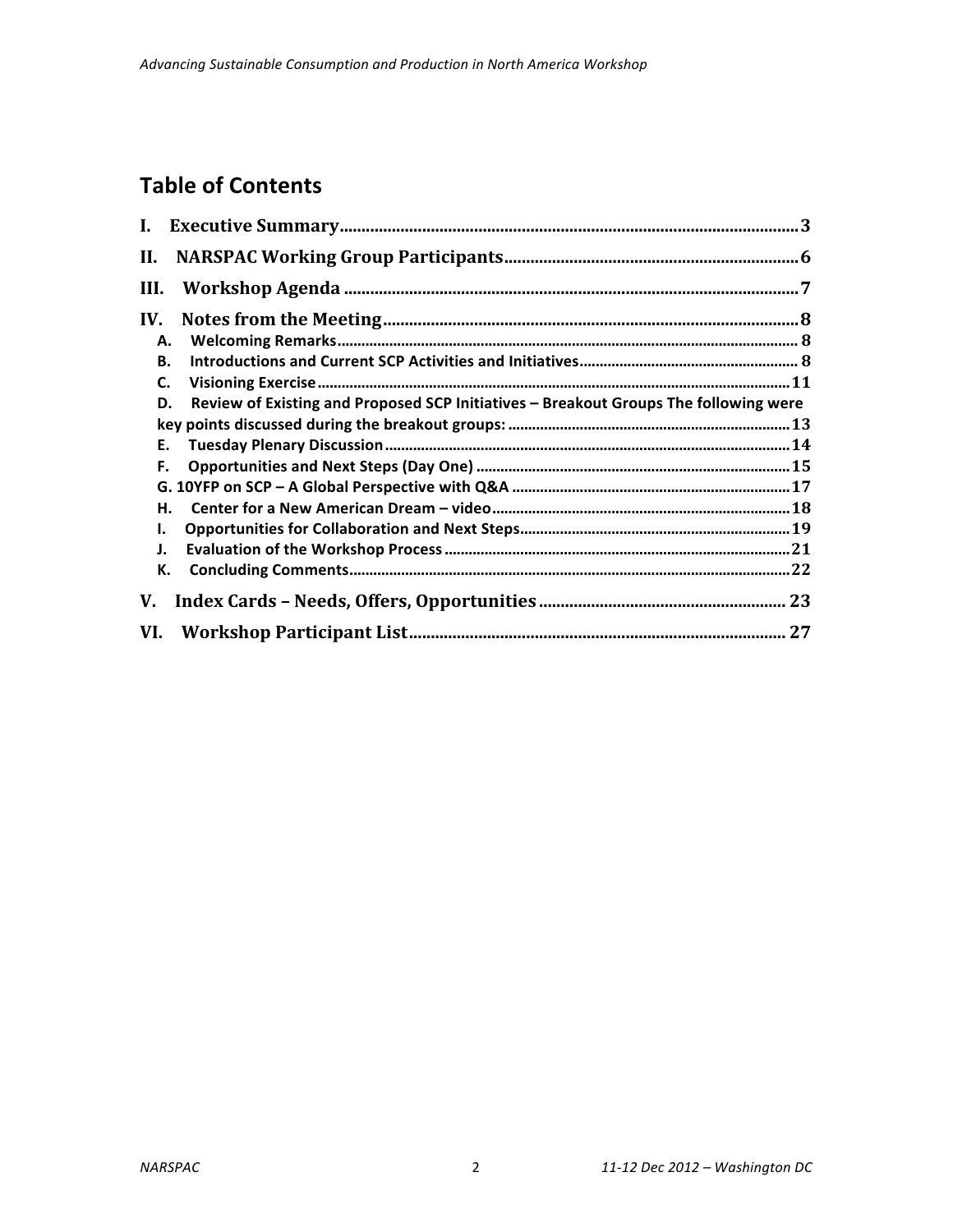## **I. Executive Summary**

This workshop was a sharing and strategy session among stakeholders engaged in advancing sustainable production and consumption, including civil society, academia, US and Canada government representatives, international organizations, and the private sector. This meeting was organized by the North American Roundtable on Sustainable Production and Consumption (NARSPAC) in cooperation with the United Nations Environment Programme  $-$  Regional Office for North America (UNEP RONA). It included representatives of the Global Research Forum on Sustainable Production and Consumption (GRF-SPC) from the North American region (see participant list below). The results of the meeting were shared at UNEP RONA's North American Major Groups and Stakeholders consultation (12-13 December 2012).

The goals of the meeting were:

- 1. To share goals and activities of existing sustainable consumption and production initiatives in North America.
- 2. To discuss opportunities that arise from the adoption of the 10 Year Framework of Programmes on Sustainable Consumption and Production at the UN Conference on Sustainable Development (Rio  $+20$ ), and
- 3. To identify strategic areas of collaboration, possible expansion of the network (e.g., to include trade unions, local authorities and other stakeholders), and next steps.

A significant outcome of this workshop was the formation of a **Strategic Working Group on Sustainable Production and Consumption in North America** with the aim of continued coordination to advance this issue. The terms of reference of the Working Group will be established in future conference calls and meetings. The list of initial participants of this Working Group is included below.

The workshop participants also identified specific actors and communities to include in the **expansion of the network** and to *interview* about how sustainable production and consumption relates to their activities**:**

- Private sector
- Faith groups / networks
- Canadian Government
- Education for Sustainable Development networks
- Local governments
- Insurers
- Financial Institutions
- Media
- Marketing (e.g., Climate Nexus)
- Youth, children, young professionals, students
- Funding organizations / networks
- Organizations focused on poverty alleviation and natural resources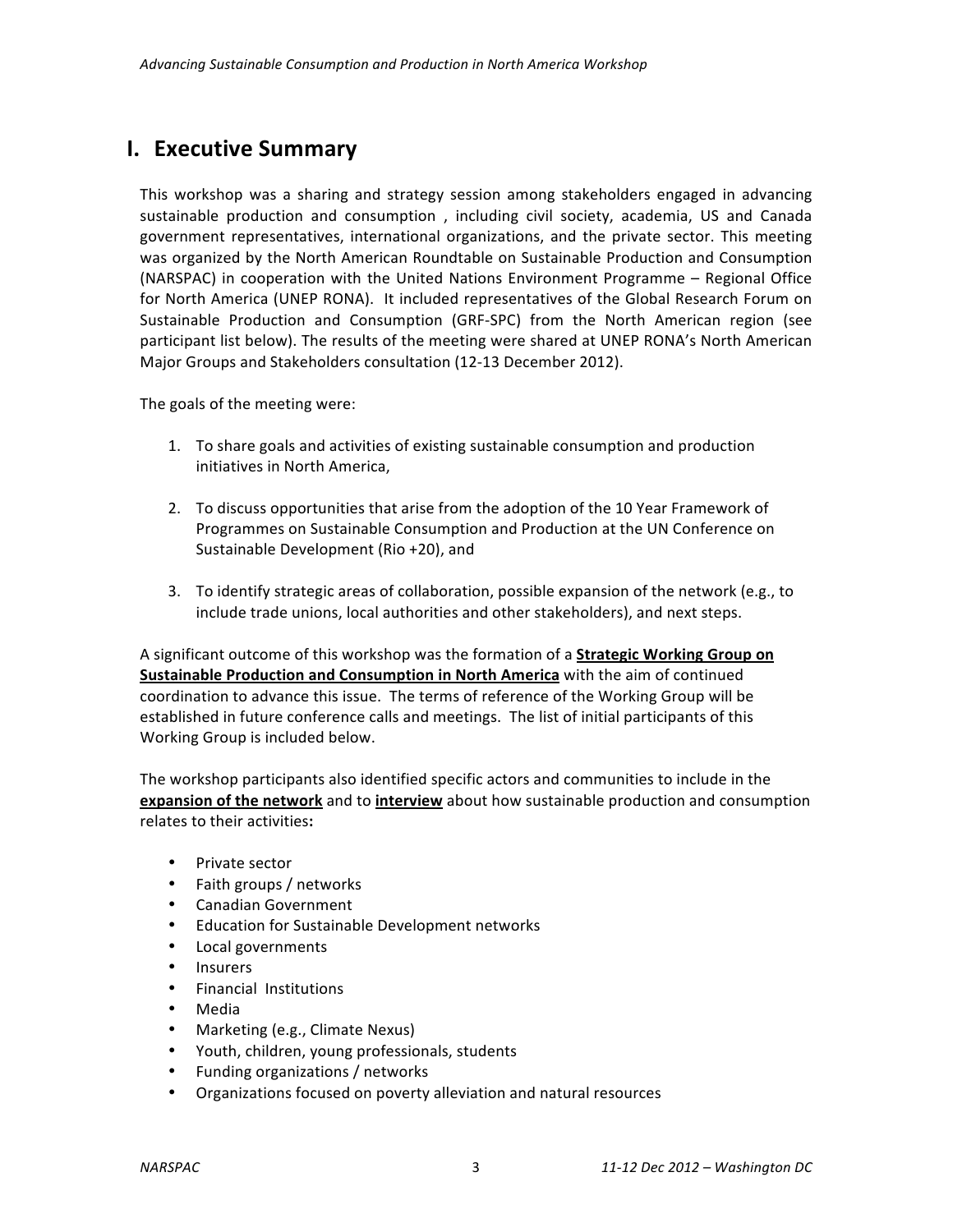- Environmental justice organizations and networks
- Issue based / identity /multi-stakeholder groups (food, poverty); (climate change) Communities of Practice
- New Economy / Solidarity Economy networks and organizations
- Social economy groups

Workshop participants highlighted a number of opportunities for possible joint activities:

- **•** Convening a multi-stakeholder North American Sustainable Production and Consumption **Workshop** to build on the 2008 Washington DC and 2011 Ottawa, Canada workshops hosted by the Canadian and US Governments and UNEP's Regional Office of North America,
- Further developing a North American Sustainable Production and Consumption **Framework**, including the regional implementation of the 10YFP on SCP,
- Developing and populating a **North American portal on the SCP Clearinghouse** to be launched by UNEP DTIE in January 2013 with initiatives, actors, concepts, activities, and events,
- Influencing the governance and structure of the 10 Year Framework of Programmes on **Sustainable Consumption and Production**, including:
	- $\circ$  Advocating for stakeholder involvement (e.g., on the Board),
	- $\circ$  Defining the process for selecting and the role of stakeholder focal points, and
	- $\circ$  Recommending that the Trust Fund includes earmarked funding for stakeholders.
- Providing feedback on the 10YFP on SCP programmes template developed by UNEP DTIE, and considering ways of becoming engaged with the 10 YFP Programs as they take shape,
- **Submitting 10YFP proposals for SCP programmes**,
- Participating in the definition of the **Sustainable Development Goals**, including the possibility of a stand-alone goal on sustainable production and consumption as well as on integrating SCP approaches throughout the goals,
- Supporting collaboration on Life Cycle Assessment activities including International Guidance on Product Category Rules and proposing a new international cooperation platform on LCA under the 10 Year Framework of Programmes on Sustainable Consumption and Production,
- **Translating sustainable production and consumption Concepts** for the following communities to make the 10YFP and related concepts and terminology relevant to them:
	- $\circ$  **Federal Government officials**, many of which don't use the term SCP but are engaged in activities that are related to sustainable production and consumption,
	- o **Private sector** representatives, including small and medium sized businesses and the World Economic Forum
	- $\circ$  **Environmental justice groups and networks,**
	- o **Green, social and new economy initiatives,**
	- $\circ$  **Educational institutions** (including greening schools and engaging higher education) to offer sustainable consumption and production values and knowledge, and
	- o **Cities, local governments** and sustainable cities initiatives,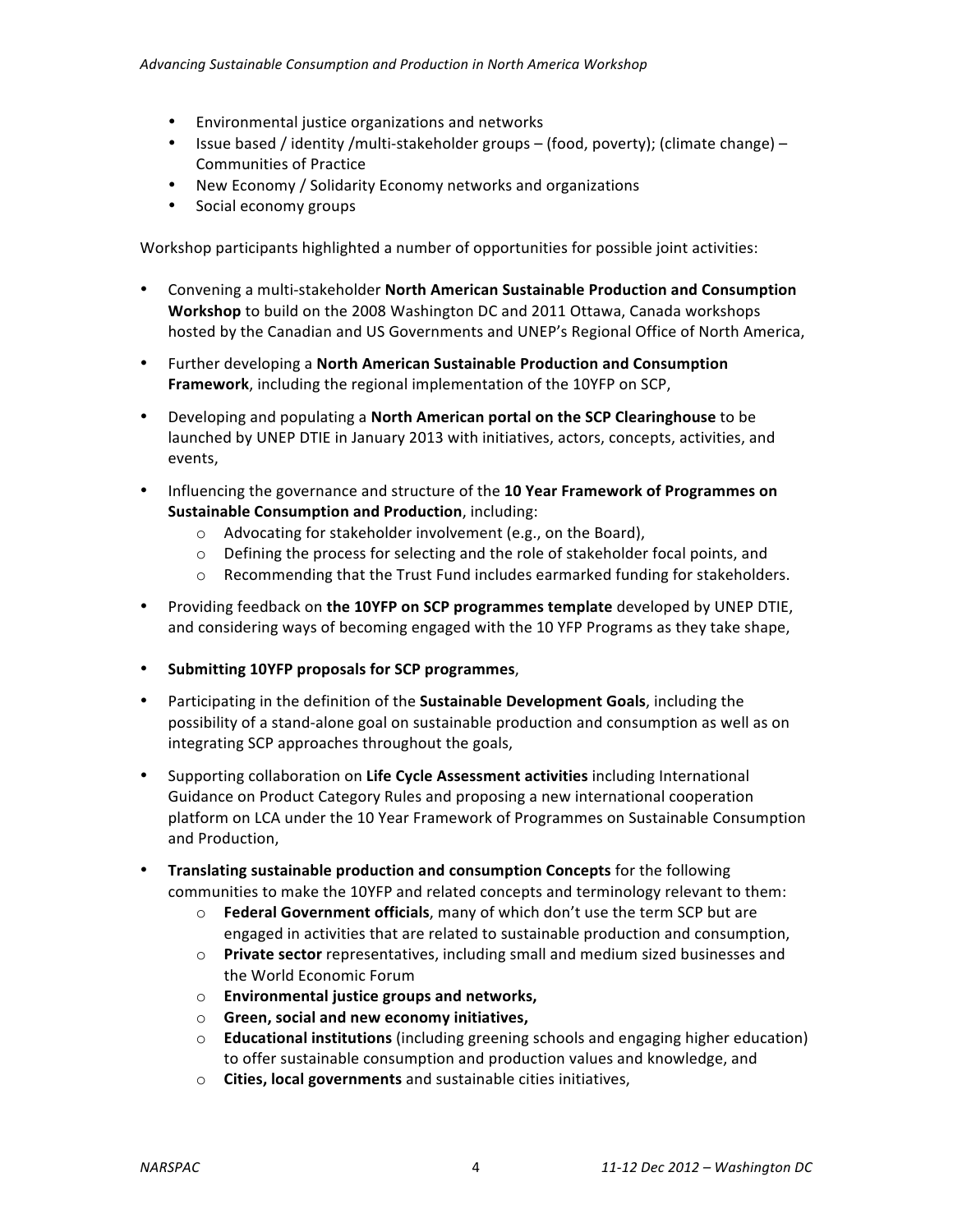- Identifying **financial support and funding** for research and stakeholder activities,
- Using existing international activities such as the Decade of Education for Sustainable **Development, Earth Day, World Environment Day, and the UNEP Food Waste Campaign** to communicate the SCP message and engage others, and
- Supporting the development of **positive, compelling, integrative narratives** on sustainable production and consumption – new stories that challenge the status quo, redefine the American Dream, the 'good life' and 'progress', and are attractive and hopeful.

At the upcoming SCORAI conference (Sustainable Consumption Research and Action Initiative), June 12-14 at Clark University, Worcester, many of these themes will be taken up and developed in dialogue sessions: on the 10YFP, US and Canadian SPC policies; European perspectives, business perspectives, and solidarity economy and local initiatives (see www.scorai.org and the conference website https://www.confmanager.com/main.cfm?cid=2645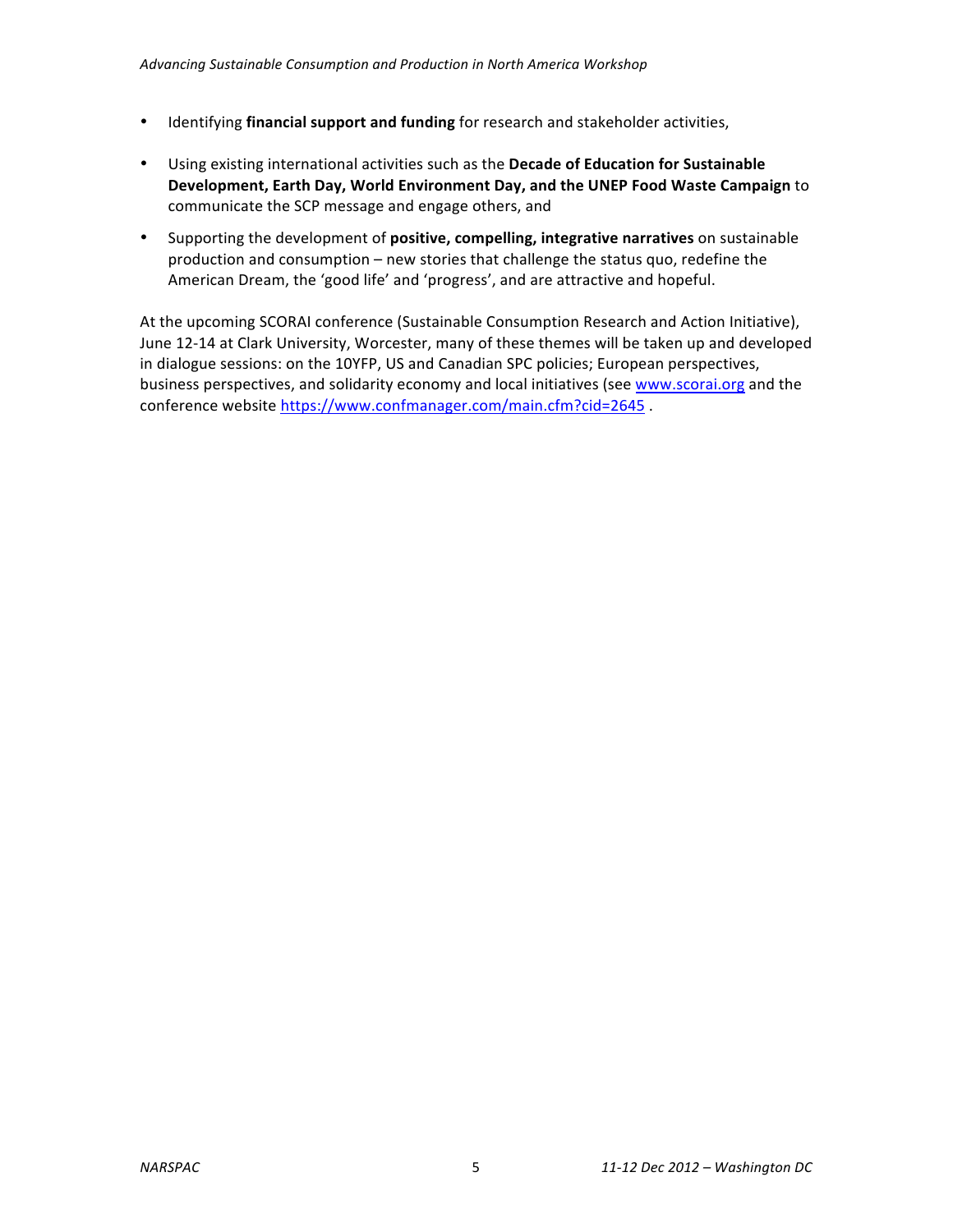## **II. NARSPAC Working Group Participants**

The following individuals have indicated their interest in being part of the NARSPAC Working Group aimed at continuing coordination efforts to advance sustainable production and consumption in North America. Upcoming conference calls and meetings will identify terms of reference and activities. Other individuals are welcome to join by contacting Jeffrey Barber, Integrative Strategies Forum - jeffreyhbarber@gmail.com

- 1. **Angie Leith**, U.S. Environmental Protection Agency, Office of Resource Conservation and Recovery, US Environmental Protection Agency (US EPA)
- 2. **Anna Awimbo**, Director of Collaborative Communities, Center for a New American Dream
- 3. **Canadian Government Representative(s)** TBD contact made by Lukas Gudinskas, First Secretary (Environment), Canadian Embassy in Washington
- 4. **Chantal Line Carpentier**, Sustainable Development Officer, United Nations Department of Economic and Social Affairs, (UN DESA)
- 5. Derry Allen, Counselor, Office of Strategic Environmental Management Office of Policy, U.S. Environmental Protection Agency, (US EPA)
- 6. **Diallo Shabazz**, Managing Director, Radical Ideas
- 7. **Emmanuel Prinet**, Policy Director, One Earth
- 8. **Greg Crosby**, National Program Leader, Sustainable Development, Institute of Bio-energy, Climate, and Environment (IBCE), National Institute of Food and Agriculture (NIFA), US Department of Agriculture, (USDA)
- 9. **Hilary French**, Programme Officer, Climate Change and Resource Efficiency, United Nations Environment Programme Regional Office for North America, (UNEP RONA)
- 10. Jack Luskin, Emeritus, University of Massachusetts Lowell
- 11. Jeffrey Barber, President/ Executive Director, Integrative Strategies Forum (ISF)
- 12. Karen Onthank, Deputy Director, Integrative Strategies Forum (ISF)
- 13. Maggie Comstock, Policy Associate, Advocacy and Public Policy, U.S. Green Building Council
- 14. Maurie Cohen, Associate Professor of Environmental Policy and Sustainability, New Jersey Institute of Technology
- 15. Peter Adriance, Representative for Sustainable Development Baha'is of the U.S., Office of Public Affairs
- 16. Peter Denton, Professor, Ethics and Sustainability, Red River College, Winnipeg
- 17. Philip Vergragt, Fellow, Tellus Institute; Professor Emeritus of Technology Assessment, Delft University of Technology; Research Professor, Clark University
- 18. Sarah Dayringer, Energy Policy Consultant
- 19. Ted MacDonald, Office of Global Affairs and Policy, Office of International and Tribal Affairs, U.S. Environmental Protection Agency, (US EPA)
- 20. Vanessa Timmer, Executive Director, One Earth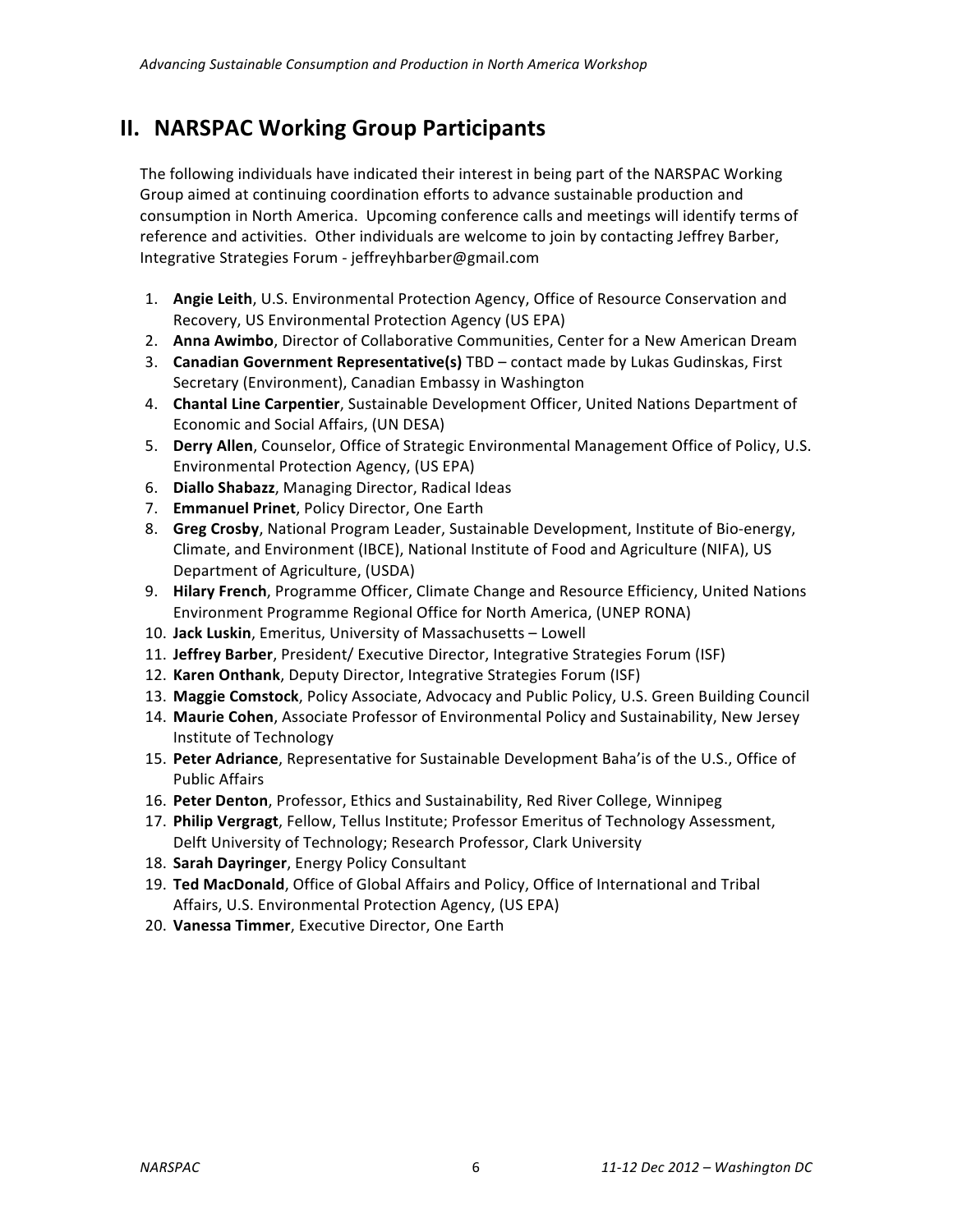## **III. Workshop Agenda**

## **Tuesday December 11**

| Facilitation: | Vanessa Timmer, Executive Director, One Earth<br>Jack Luskin, Emeritus, University of Massachusetts Lowell                                                                                                                                                                                                             |
|---------------|------------------------------------------------------------------------------------------------------------------------------------------------------------------------------------------------------------------------------------------------------------------------------------------------------------------------|
| $2:00 - 2:45$ | <b>Introductions and Welcoming Remarks</b><br>Amy Fraenkel, Director, UNEP Regional Office for North America<br>Jeffrey Barber, Executive Director, Integrative Strategies Forum (ISF) -<br>Co-founder of NARSPAC<br>Participants introduce themselves and share an SCP activity they are engaged in                   |
| $2:45-3:15$   | <b>Sustainable Consumption and Production Visioning Exercise</b><br>Philip Vergragt, Tellus Institute and Clark University                                                                                                                                                                                             |
| $3:15-3:45$   | <b>Review of Existing and Proposed SCP Initiatives</b><br>NARSPAC & a historical overview - Jeffrey Barber<br>UNEP and UNEP RONA and SCP - Hilary French                                                                                                                                                               |
| $3:45 - 4:00$ | <b>Break</b>                                                                                                                                                                                                                                                                                                           |
| 4:00-5:45     | Review of Existing and Proposed SCP Initiatives (continued)<br><b>Breakout Groups</b><br>For a systemic societal transition to a sustainable production and consumption<br>system, what do you see as the main opportunities & leverage points? How is your<br>organization involved in advancing these opportunities? |
| $5:45-6:00$   | <b>Opportunities and Next Steps - Initial Discussion</b><br>What are possible next steps, particularly given the adoption of the 10 Year<br>Framework of Programmes on Sustainable Consumption and Production (10YFP on<br>SCP)? What insights from today do we want to share with the UNEP RONA<br>consultation?      |

## **Wednesday December 12**

| 08:30-09:00 | <b>Light Breakfast</b>                                                                                                                                                 |
|-------------|------------------------------------------------------------------------------------------------------------------------------------------------------------------------|
| 9:00-10:15  | 10YFP on SCP - A Global Perspective with Q&A                                                                                                                           |
|             | Chantal Line Carpentier, Sustainable Development Officer, United Nations                                                                                               |
|             | Department of Economic and Social Affairs (UN DESA)                                                                                                                    |
|             | Charles Arden Clarke, Head of the Goods and Services Unit, Sustainable                                                                                                 |
|             | Consumption and Production, UNEP Division of Technology, Industry and Economics<br>- by video conference                                                               |
|             | Adriana Zacarias Farah, Project Officer at the United Nations Environment                                                                                              |
|             | Programme (UNEP) Division of Technology, Industry and Economics (DTIE) - by<br>video conference                                                                        |
| 10:15-10:30 | <b>Break</b>                                                                                                                                                           |
| 10:30-12:00 | <b>Opportunities for Collaboration and Next Steps</b>                                                                                                                  |
|             | http://www.newdream.org/resources/videos/share-spray                                                                                                                   |
|             | Reflections from Day One. What are opportunities for collaboration and next steps?<br>Which stakeholders should be included in North American SCP efforts, and what is |

our outreach strategy?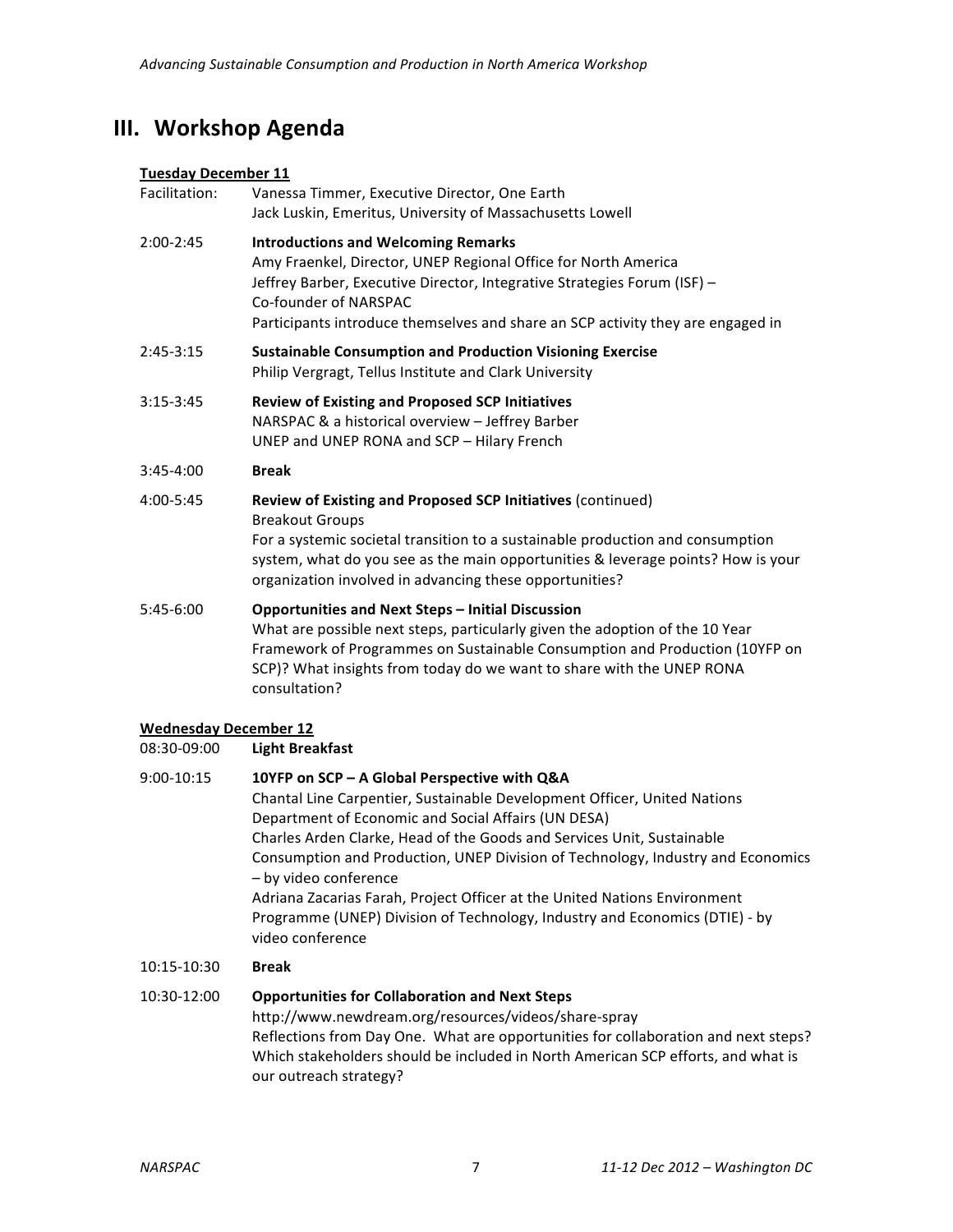## **IV.** Notes from the Meeting

## **A. Welcoming Remarks**

## Amy Fraenkel - Welcoming Remarks Main Points

- Precise legal language adopting SCP Framework
- Resolution already moved through the second committee in the GA
- UNEP selected as Secretariat
- SCP not just about developing countries there is a lot of work to be done in the developed world. Per capita use of resources is high in the US and Canada, and calls for greater resource efficiency
- What is sustainable? How to exchange information?
- Five areas of SCP are proposed as initial programmes for the 10YFP: consumer information; sustainable lifestyles and education; sustainable public procurement; sustainable buildings and construction; and sustainable tourism
- Can show results by taking individual steps
- The Arctic Can it be developed sustainably?

## **B. Introductions and Current Sustainable Production and Consumption Activities and Initiatives**

The participants each introduced themselves and presented an activity that they, or their organizations, are doing with respect to sustainable production and consumption.

## **Jeffery Barber**

At the 2002 World Summit on Sustainable Development we organized a panel discussion entitled "The world in 2012" looking back at the previous decade since Rio and asking ourselves "What will the world look like ten years from now?" Now we are in 2012 - after another decade of meetings and discussions. . What has happened during this time? What are the next steps we need to take to achieve around sustainable production and consumption? Today we build upon what we have learned to take those next steps.

Activity: North America's first government-hosted workshops on SCP were held in 2008 (Washington DC) and 2011 (Ottawa). NARSPAC was created in 2010 to move forward this discussion on sustainable production and consumption in North America, with workshops in Ottawa, the UN and here today in Washington.

## **Vanessa Timmer**

The idea behind this meeting is to share activities and opportunities: What can we do together? Are there opportunities to collaborate in the room? Can we set up a mechanism to work together? I'm the Executive Director of One Earth.

Activity: One Earth works with the *Story of Stuff* and the Sustainability Funders – to bring North American stakeholders together to bring about a systems approach. What is the system? That is one thing we are looking at. We are also visualizing what the future can look like.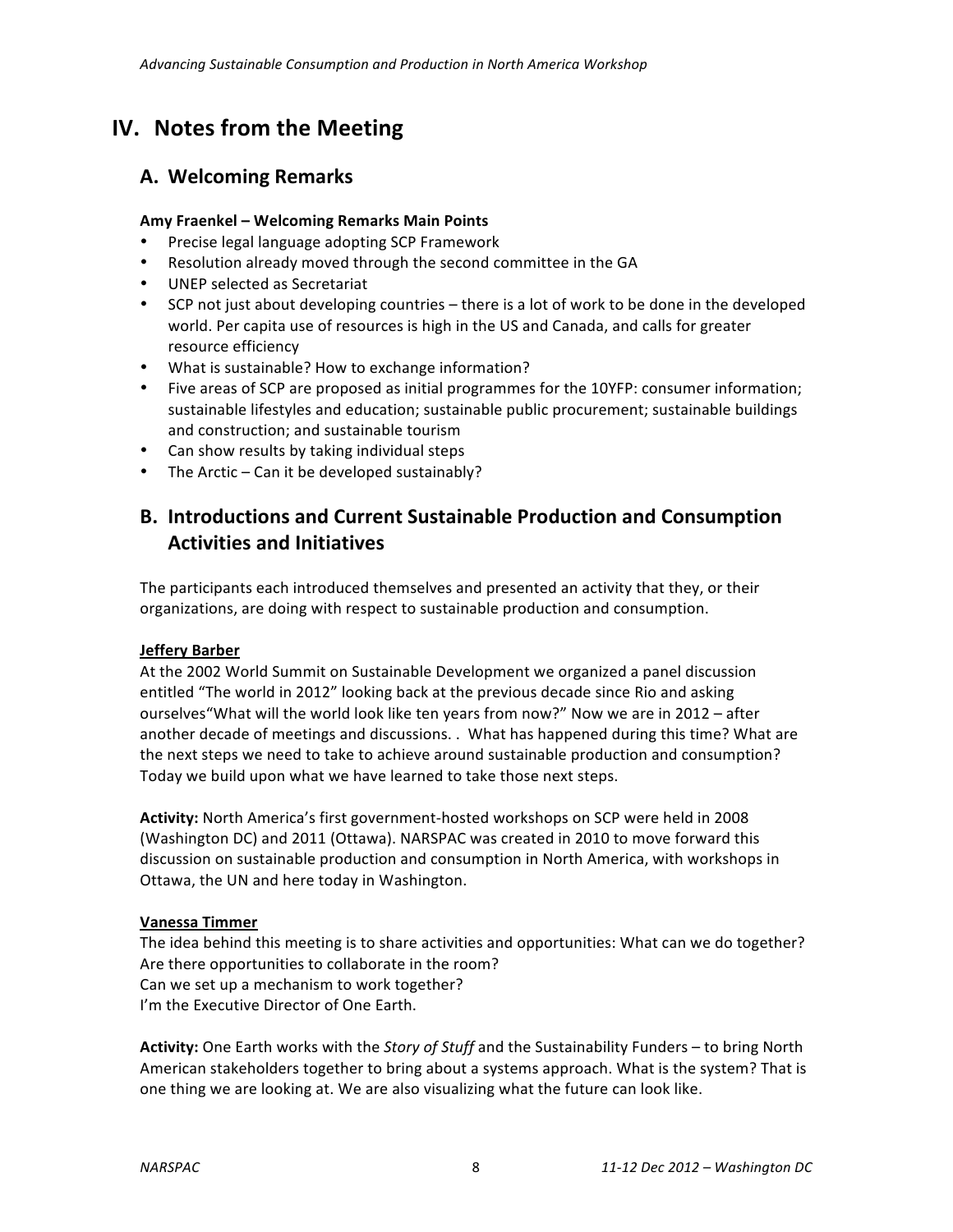## **Jack Luskin**

The purpose of this session is to share the most exciting, interesting SCP activities you are working on with the rest of the group.

Activity: NARSPAC is a process, and I seek to facilitate a process for us working together.

## **Derry Allen**

I've worked on SCP for a long time. I was the lead negotiator on the 10YFP. Activity: I'm looking at how we introduce these principles to the everyday work at the EPA?

## **Maggie Comstock**

Activity: We work with the World Green Building Council on the C40 Initiative. This Sustainable Cities Initiative connects national green building councils with World Green Building Council and C40.

## **Hilary French**

Activity: I help promote North American engagement with the 10YFP, and we're setting up a North American portal for UNEP's SCP Clearinghouse.

## **Angie Leith**

I work with the OECD on sustainable materials management.

Activity: We work on waste; materials overall: pollution, toxic chemicals, lifecycles, system bases. We do not look at one thing in isolation, but at everything together (cross impact). We develop life cycle impact and assessment tools.

## **Lewis Akenji**

Activity: I'm an observer in NARSPAC. I'm involved in the Global Research Forum on Sustainable Production and Consumption and work in Japan at IGES. I've also been developing a manual on resource efficiency.

## **Maurie Cohen**

Activity: With SCORAI (the Sustainable Consumption Research and Action Initiative), I'm preparing for the first major international conference on sustainable consumption held in June at Clark University.

## **Janis Brizga**

I've been participating at European roundtables and negotiations. Activity: I'm involved in the SPREAD Project, which involves researching sustainable lifestyles, and trying to imaging what those could be like in 2050?

## **Peter Adriance**

**Activity:** I approach SCP from a values standpoint, working with faith communities around the world to raise awareness and change behavior. Work with junior youth (11-14 years) – how to live on the planet?

## **Emily Werner**

Activity: I'm working on the 10YFP, promoting North American engagement.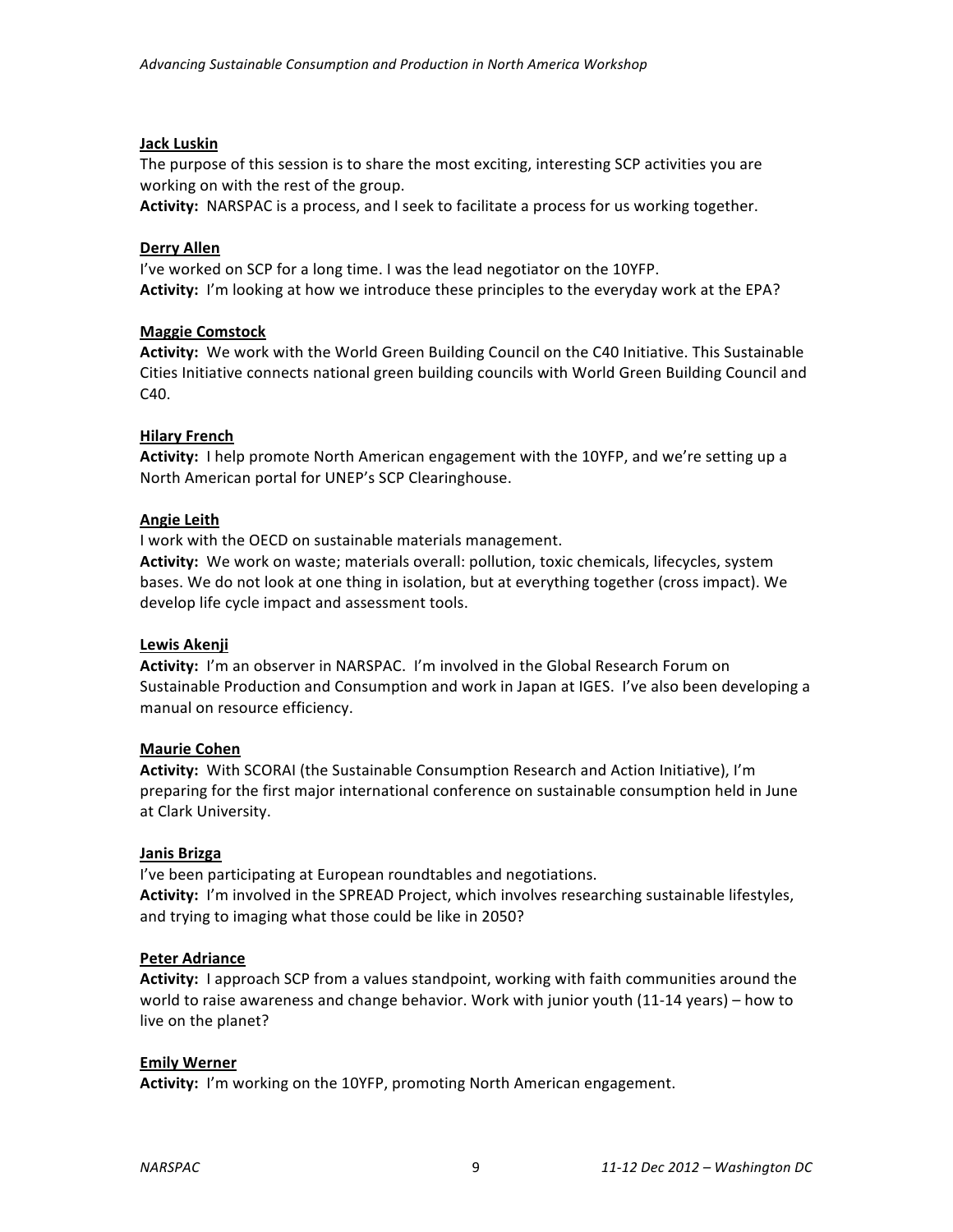## **Sarah Dayringer**

Activity: I'm interested in decoupling GDP from environmental impacts, and looking at the type of discourse that can target more conservative audiences and the grassroots level.

## **Monika Thiele**

Activity: I'm exploring the linkages between SCP and marine litter. Also, how do we produce more efficiently? How do we apply Extended Producer Responsibility?

## **Anna Awimbo**

Activity: I'm trying to tell the story of what a sustainable country could look like? We do this through animation and multimedia, and by providing tools and tips to help people at grassroots level to support each other.

## **Elise Golan**

**Activity:** 75% of our budget goes to food and nutrition education. We have a priority program to reduce food losses and waste in the USA.

## **Greg Crosby**

Activity: I'm looking at ways to connect with UN efforts (through, for example, our work with the Global Partnership on Nutrient Management)

## **Chantal Line Carpentier**

Activity: I am helping with the UN Inter-agency Task Force on SCP as part of the 10YFP.

## **Ted MacDonald**

Activity: Multilateral relationships that EPA is involved in – UNEP Green Economy, OECD Green Growth, specific work related to green public procurement, launche of sustainable public procurement initiative (first meeting in January). How to use public procurement system to advance product service systems? Instead of buying products, buy combination of products and services.

## **Peter Denton**

**Activity:** I'm interested in Gift Ecology – Reimagining a sustainable world? How to shift culture in a way that is sustainable in the future?

## **Karen Onthank**

Activity: I'm working on Integrative Strategies Forum's Database on SCP project.

## **Lukas Gudinskas**

Activity: Our embassy in Washington is trying to finish its LEED certification; we've already completed an energy retrofit, a green garden, and composting

## **Diallo Shabazz**

**Activity:** I facilitate public/private cooperation between major organizations and the school system. We support STEM (science, technology, engineering, math) education with sustainable principlesaround water, materials, food, and air. We're helping to develop new school models that aim to allow students to get environmental literacy education while being prepped for careers.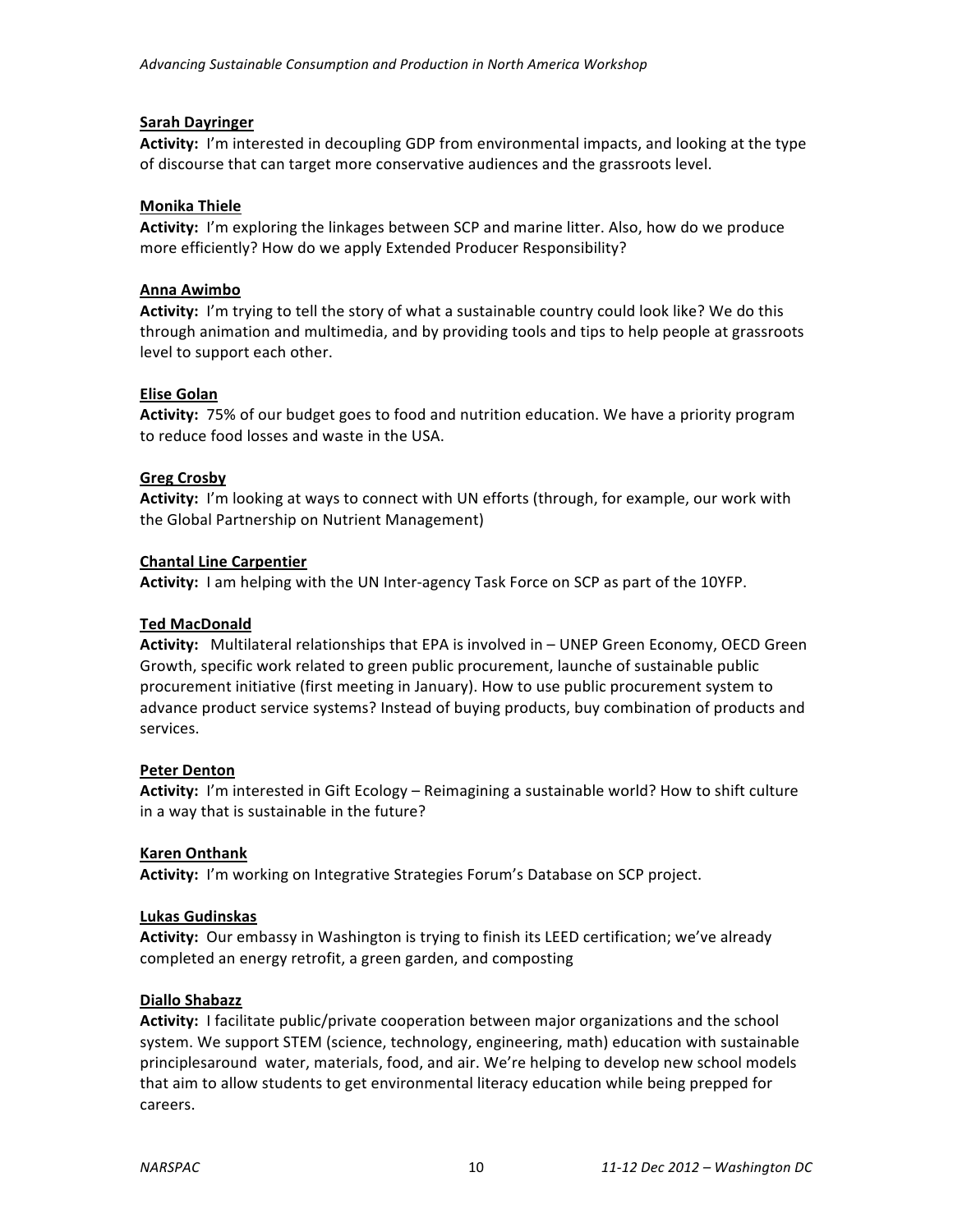## **Emmanuel Prinet**

Activity: We are partnering with Light House Sustainable Building Centre in Vancouver, which holds the UK National Industrial Symbiosis Program license. The idea of this partnership is to promote ecological symbiosis in the Greater Vancouver area.

## **Philip Vergragt**

Activity: I am part of the Global Research Forum on SCP. I'm interested in trying to understand what is necessary for a systemic shift toward sustainability in production and consumption.

## **Bryan McGannon**

I'm with the American Sustainable Business Council. Activity: One of the things I'm interested in is consumer education.

## **C. Visioning Exercise**

Led by Philip Vergragt, Tellus Institute, Clark University The questions posed to the participants were: What are the key elements of a sustainable society in 2040 in which we have sustainable production and consumption systems? What will the world look like? What are the most striking changes? Participants were invited to provide their ideas on Post-It notes, which were then clustered by theme.

## **Transportation and Energy**

New sources of energy Quiet streets Fewer cars, more trains Long distance travel for tourism but very little for business Highway becomes transcontinental highway Communication through hologram Work and leisure is within biking and walking Transport streamlined and limited Some motor roads have disappeared

## **Resource Use**

Planned obsolescence has become obsolete Everything priced to reflect externality costs/benefits Resource and energy caps US no longer dominant consumer of resources, Asia is a bigger user Redesign of products for more efficient uses Product services are minimizing amount of resources Products are redesigned with the end in mind Toxic chemicals outlawed Resources are being reused/recycled at a much higher rate All fossil fuels outlawed as toxic chemicals All materials, products and services are minimal and natural and create no environmental impacts No trash cans (everything recycled/reused)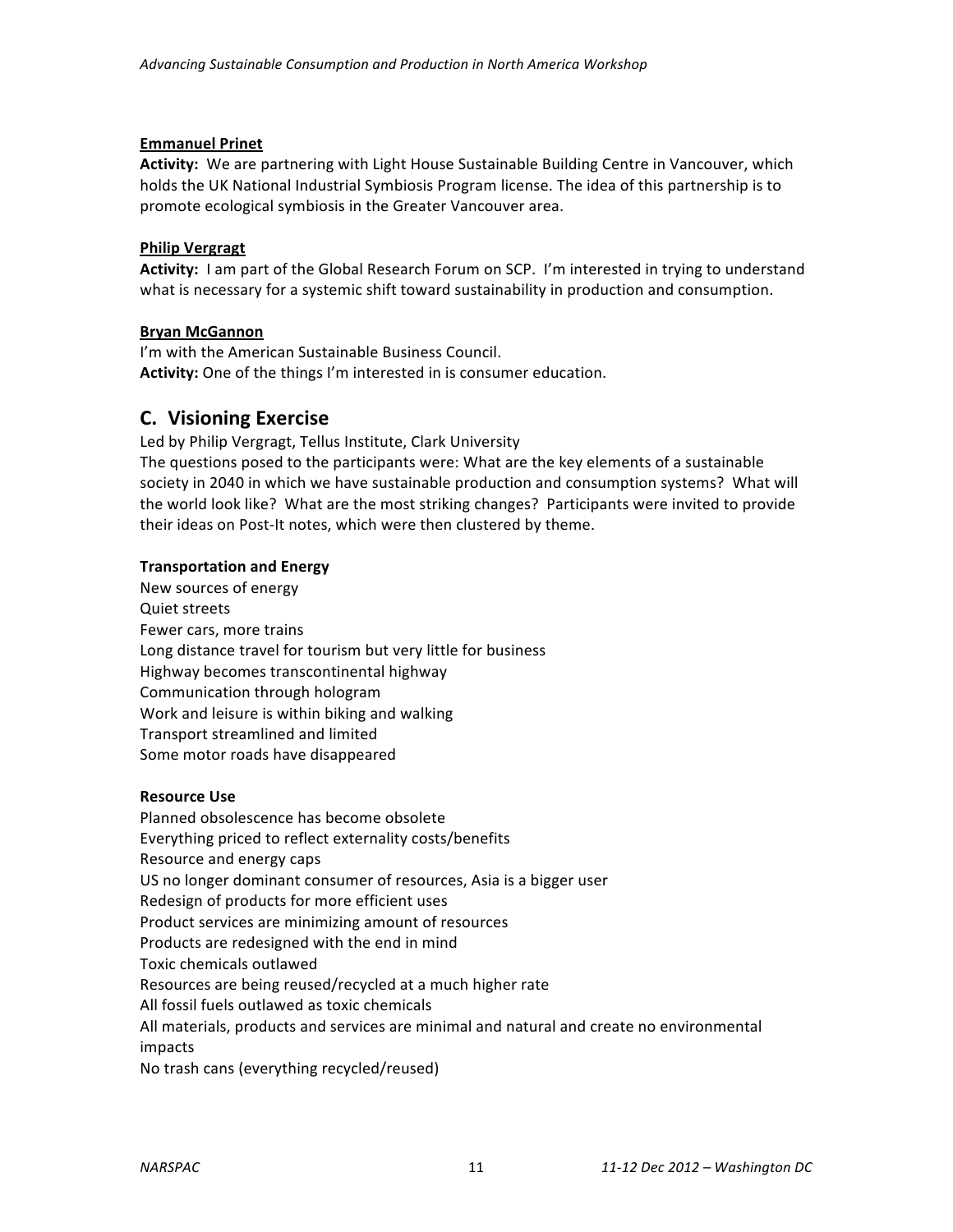#### **Green economy**

New sources of energy No growth economy Equal playing field in the market for entrepreneurs with efficient technologies Replenish resources faster than they are consumed Similar interests and product needs/wants but significantly dematerialized Social protection floors in economies Large companies are competing w each other to be more efficient Fair and sustainable trade Larger cooperation  $-$  UN guidance Work fewer hours/shorter work weeks Transparent political processes - also in UN Post-consumer society Economic drivers/incentives enabling resource efficiency is the new norm Growth being discussed w. idea of acquiring things changed Greater collaboration between economies

#### **High Tech**

Biomimicry defines new technologies New Technology Equal playing field for market entrepreneurs

#### **Resilient communities**

Slow living People share more, waste less Sustainable housing, shared living spaces Strong localized economies Stable climate system Greater connectivity Meat only for special occasions MacDonald's and Monsanto don't exist Localized supply chain system Ecological literacy Fair and sustainable trade Localized agro food systems Better vegetarian meals Stable climate system Share more use less Short supply chain Shorter work days Sustainable dev core competency area in k-12 education Immaterial wellbeing Rite of passage for youth Community living Very quiet streets - no cars Equity/Trust/Cooperation Telling stories to my 10 yr old granddaughter about the old days Shared living spaces Children have a more sustainable idea of the American Dream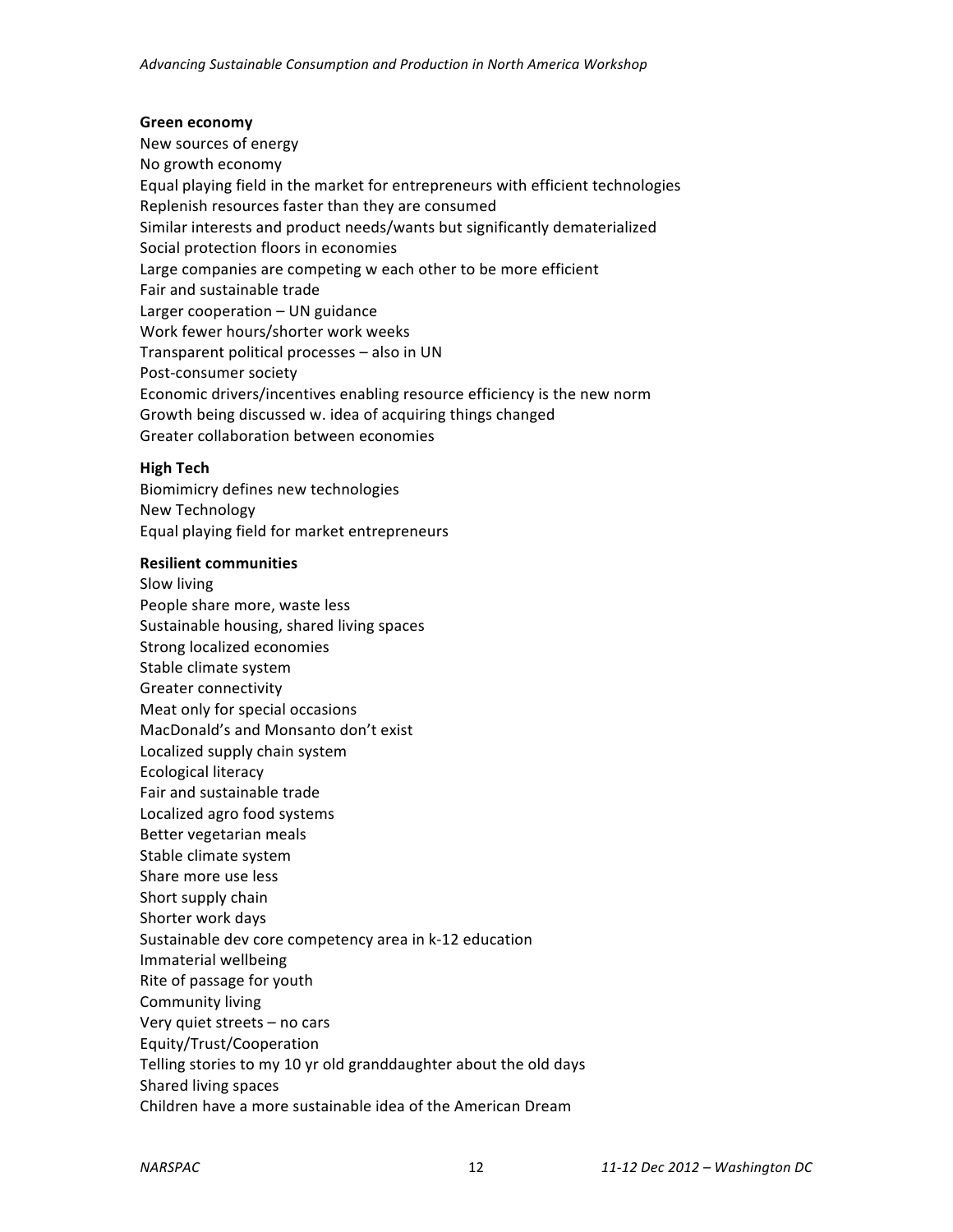## **D.** Review of Existing and Proposed Sustainable Production and Consumption Initiatives - Breakout Groups The following were key **points discussed during the breakout groups:**

- Importance of strong social institutions helping to develop skills and understanding
- Sustainable consortium = model for interaction of all groups
- Hone processes for collective decision-making
- Benefits of sectoral cross-fertilization and collaboration
- Involve NGOs and research institutions in 10YFP on SCP
- Need greater conversation about how to involve NGOs and research institutions in 10YFP need funding
- Engage private sector
- Can't ignore politics private sector needs to be engaged
- Private sector needs to be part of the equation
- International organizations
- Relationships between groups focused less on international organizations
- What is the appropriate role of international organizations?
- Scaling Not able to scale up great projects

## **Life Cycle**

- Life Cycle Assessment Activities
- SDA LCA Digital commons food and agriculture Domestic
- UNEP / SGTA life cycle international
- Life cycle can provide scientific foundation for assisting sustainable consumption and production decisions
- International Guidance on Product Category Rules (PCRs)
- Propose new international cooperation platform on LCA under 10YFP

## **Economy**

- Pricing externalities
- If we measure what we value then we value what we measure but not everything is quantifiable
- Green Economy should include pricing externalities this is necessary but not sufficient
- Get the prices right

## **Green buildings**

- Innovative financing for green building
- Measuring consumer attitudes to green buildings if you measure what you value, others will value what you measure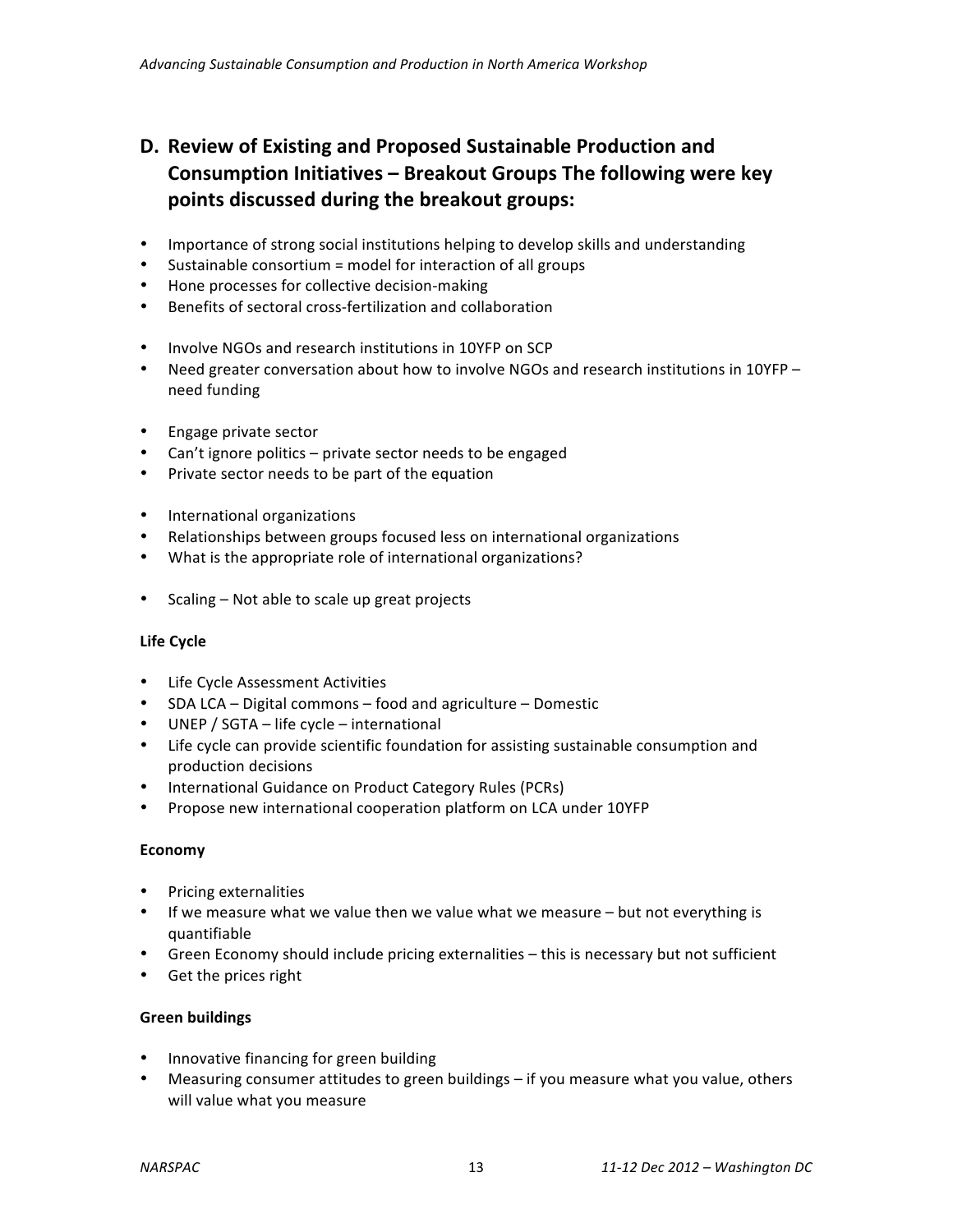- Collaborative consumption  $-$  you can be more, not get more
- Consumers businesses, retailers, governments
- Consumers are not just households, but also business-to-business, retailers and governments
- Reduce Decreasing resource consumption vs. reducing consumption (the two need to be differentiated)

## **Education**

- Transforming education to offer consumption values
- Knowledge base to understand the water cycle, GHGs, energy, etc.
- Education and promoting green schools (both facilities and curriculum)
- Tell the positive story and education challenging the status quo for adults and children

## **Positive story / narrative**

- Tell the positive story and education challenging the status quo for adults and children
- We need to develop positive stories and narratives to get the results for education
- Loss and damage as rhetoric targets a conservative audience
- Change the American Dream (the narrative)
- Define the Dream in terms of "more" and not "less"
- Redefining the 'good life' and 'progress'

## **E. Tuesday Plenary Discussion**

## **Philip Vergragt**

Sustainable futures are very multi-dimensional Reflections: What are the major changes for us to get there? What do we need to do to get us on this path to a sustainable 2040?

## **Maurie Cohen**

Social and technological innovation Many see a technology-led vision of the future A focus on efficiency makes me nervous Efficiency is chock full of loopholes: it doesn't really reduce aggregate output or consumption What about sufficiency? Sustainable consumption is a two-sided coin. Efficiency that is disconnected from sufficiency is futile and will lead us down many blind alleys

A singular emphasis on efficiency is useless and problematic

## **Elise Golan**

Technical efficiency decreases per capita consumption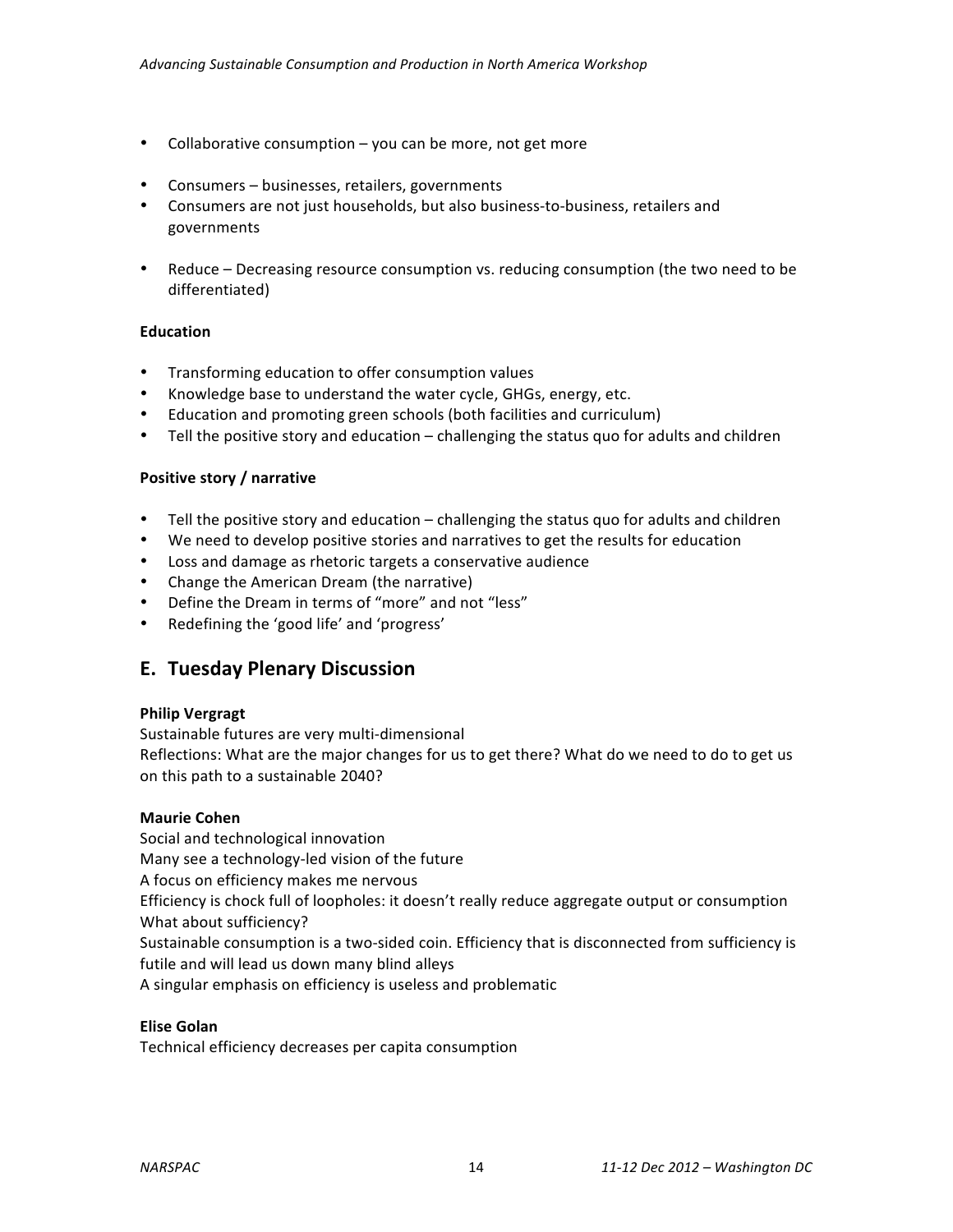## **Peter Denton**

We need to focus on things that grow, not on industrial systems

## **Maurie Cohen**

Technical efficiency has never improved aggregate consumption We cannot come up one examples of progress. Change yes, progress no.

## **Elise Golan**

It is dangerous to have this discussion with the premise that efficiency is useless. Efficiency should be seen as positive and a viable way to get there.

## **Maggie Comstock**

There's a lack of consumer education, a disconnect between behavior and technological advancements, for example, during the use phase: behavior in a green building. Education can also address sufficiency and help prevent therebound effect.

## **Elise Golan**

We need market-based efficiency  $-$  all prices should reflect all negative and positive externalities. Productivity number must include externalities.

## **Emmanuel Prinet**

There's another type of rebound effect : technology is supposed to help us get more leisure? That has not been the case. How do we work less, produce less, consume less? To break out of the vicious consumption and production cycle, we need to work less.

## **Sarah Dayringer**

The market itself must undergo transformation in order to be more competitive.

## **Peter Adriance**

The idea of efficiency vs. sufficiency is interesting We need both Efficiency  $-$  helps us get more from less Sufficiency  $-$  is an attitude We need a dynamic coherence

## **Peter Denton**

What do we mean when we use the word "technology"? There are many ways we can use technology, but what's the best way? Let's also remember the concept of collaborative consumption.

## **F.** Opportunities and Next Steps (Day One)

What thorny issues do we want to address and where are the leverage points and what are the opportunities? The participants identified the following:

Life cycle inventories/analyses Green buildings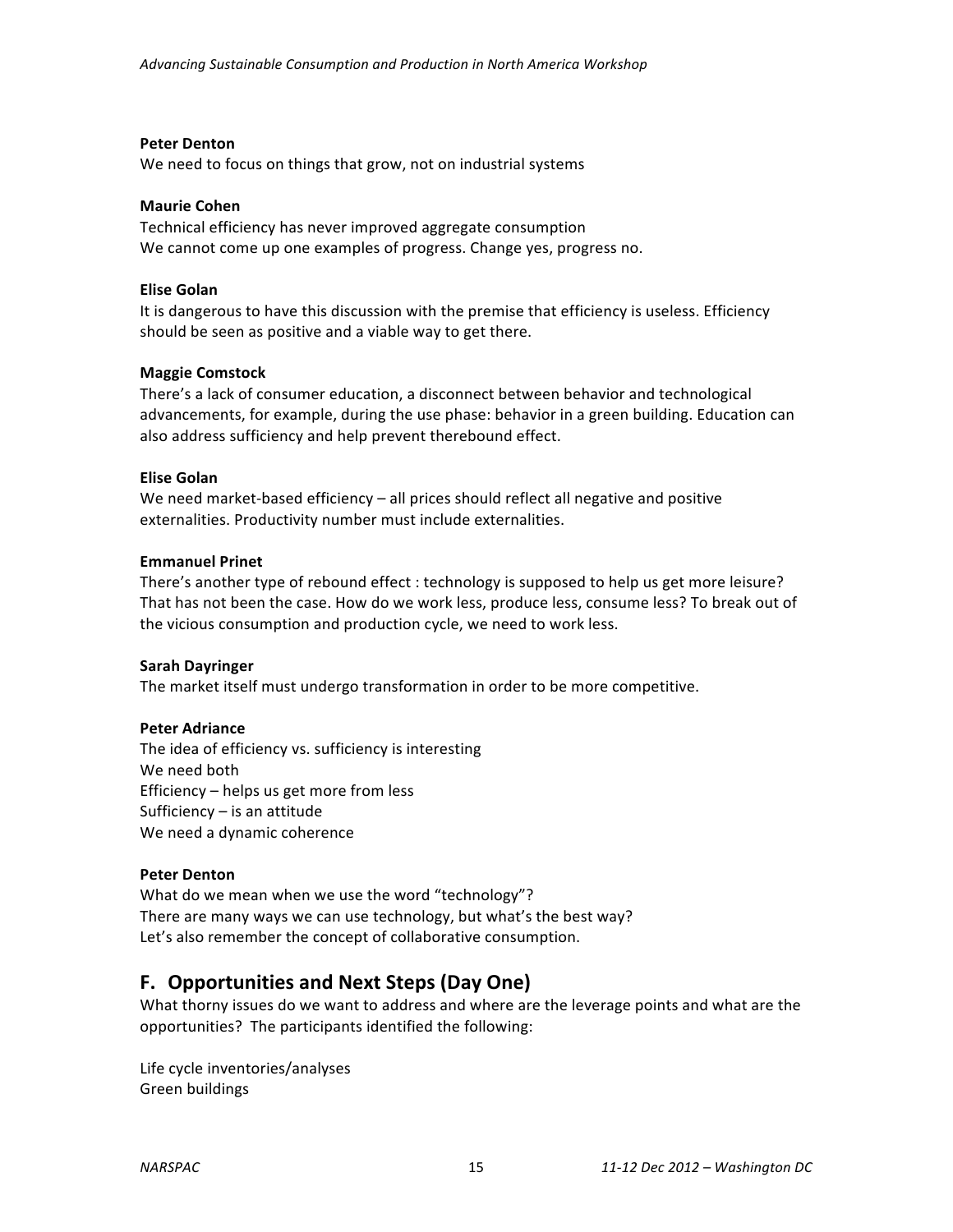Food/Agriculture Research Narrative/value Behavior change Education International

Group Exercise Report Back

## **Any ah-ha! moments?**

**Chantal Line Carpentier:** Empowering the opposition – Helping building influence among groups.

**Maurie Cohen:** Institutional role of USDA – Under the right political leadership, it could be very influential. Must include political buy-in and leadership.

Anna Awimbo: Humanizing the issue, making it less technical.

Ted MacDonald: Nature of interactions among different groups, in looking at large mission, there are two sides of the coin. One is positive, synergistic – different groups with different roles can be mutually supportive. The other side is checks and balances – NGOs can be watchdogs. Both sides are important in the broad scheme of things.

**Maggie Comstock:** Industry needs to be part of the conversation. Historically, they have been part of the problem, but they need to be part of the solution.

**Greg Crosby:** Without industry, there is no solution.

**Peter Adriance:** Power of cross fertilization among different sectors is very important. What can force/inspire change? How change can happen: Catastrophe? The power of things like Sandy. Coercion? Price? Having a story/vision?

**Derry Allen:** Going back to the beginning, basic. I heard some of the same kinds of ideas from people in different groups.

**Philip Vergragt:** World Expo of 1939 that laid of the vision of suburban living. Power of exhibitions, displays, storytelling. Portland Oregon – Living examples of how change can happen and how alternatives come to be.

**Emmanuel Prinet:** There's an opportunity to translate the work of academics into visuals and things that everyday people can understand.

**Chantal Line Carpentier:** Some people get scared of some SCP language, but not resilient communities. There is a problem when trying to scale up solutions – how do we scale them up?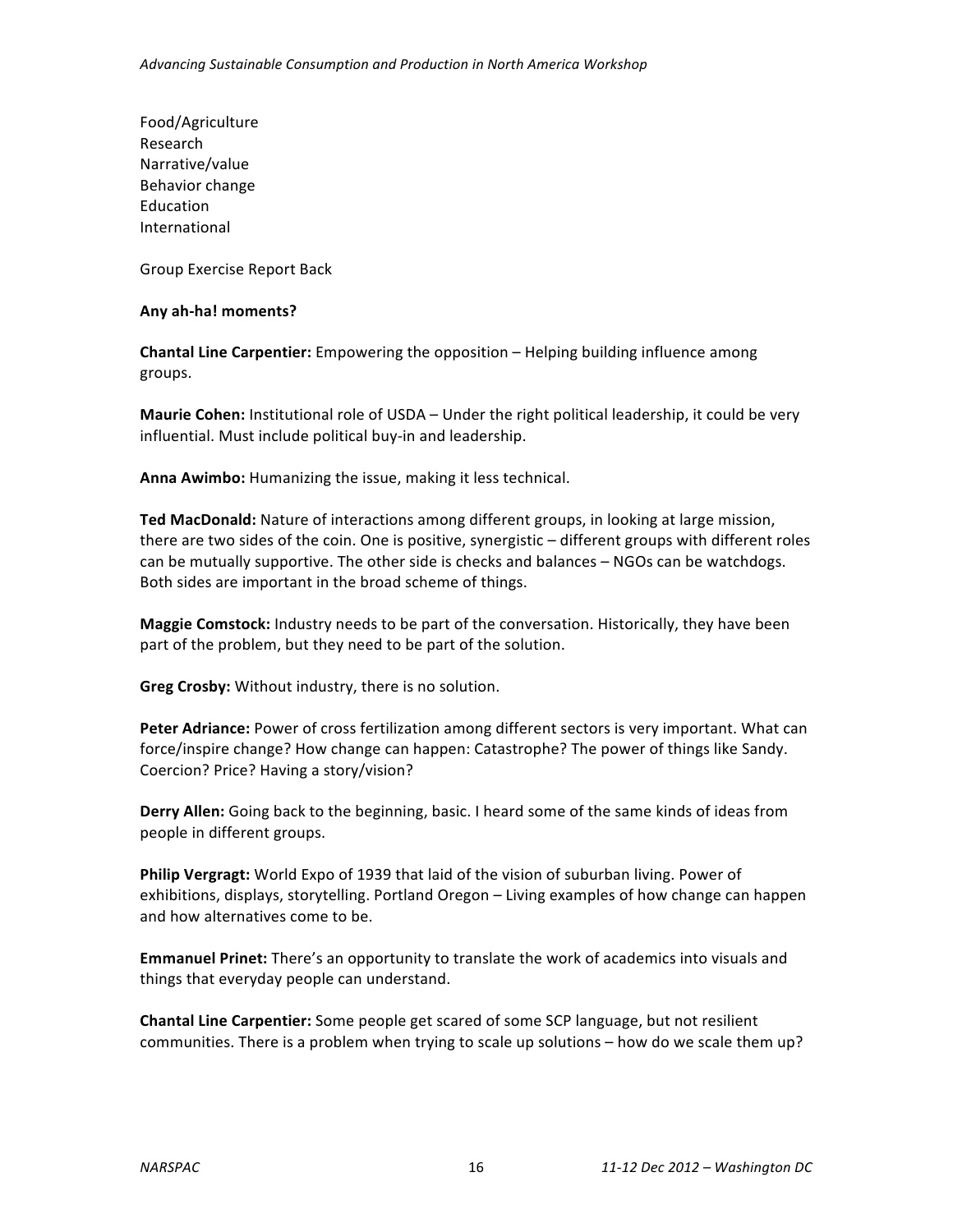## G. 10YFP on SCP – A Global Perspective with Q&A

Chantal Line Carpentier of UNDESA and Charles Arden Clarke and Adriana Zacarias of UNEP made brief presentations on the current status of the 10 YFP preparations. Their presentations were followed by a lively question & answer session.

## **Questions**

## Ted MacDonald (US EPA) – How can SCP be taken up at the upcoming UNEP Governing Council **meeting?**

There will be an SCP progress report, and a draft decision will be presented.

## **Emmanuel Prinet – What will happen with the first five programs? How to build awareness** and build on existing programs, rather than starting from scratch?

Template on the programs is our way of gathering information on what exists, along with the SCP Clearinghouse. Will provide a framework under which to organize work. We are ready to construct a program, with criteria drawn from the text of the 10YFP. We will have a consultation to build the programs, and based on the feedback we receive from this, we will create a template for these programs.

## Regarding the trust fund – who is it for?

It supports activities on the ground in developing countries and countries in transition.

## Greg Crosby, USDA - Plans for Food and Agriculture?

We would like to see the UNEP Task Force on Agriculture to be at the core of a future Agrifood program with some description in the 10YFP. This would most likely be a program with an FAO lead if it happens.

## Maurie Cohen - Will the trust fund be seeded by funds UNEP has available? Or will member countries be expected to contribute, and what type of commitments have you received to **date?**

Voluntary contributions. No commitments to date; the trust fund is in the process of being created, and financial contributions are being sought.

## Peter Denton – Restrictions on production and trade issues? Refer to the 10YFP text (para. 2. **e)**

Developing countries are concerned that ODA flows will come with conditionality. Processing and production methods. SCP could be construed as a PPM [process & production methods] requirement, which could imply development assistance.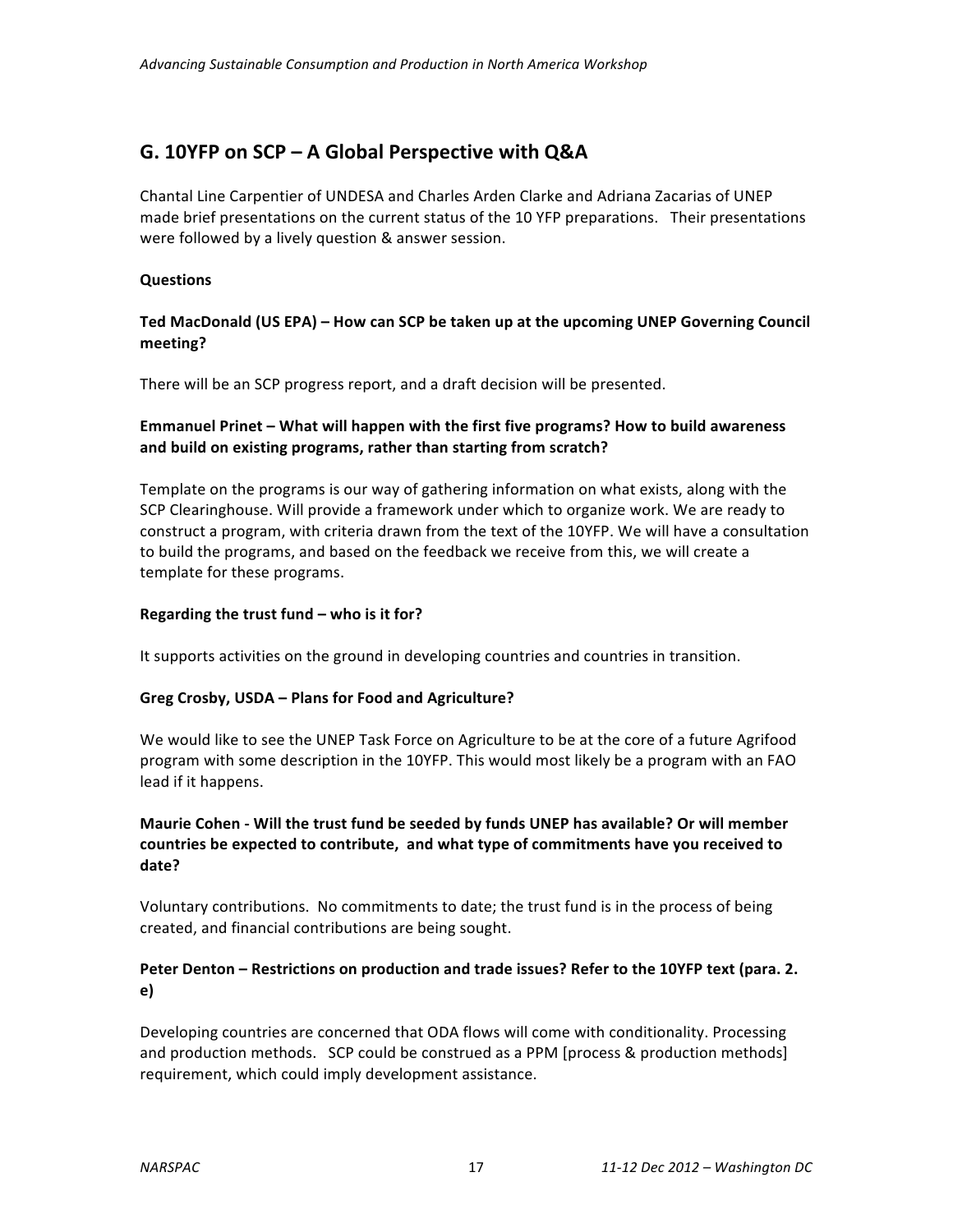## Derry Allen, US EPA – Any relationship between 10YFP and the SDGs beyond the obvious substantive relationships?

We can only speculate, as SDGs are not available yet. SCP is a cross-sectoral issue, and we will have to have a set of SCP indicators to monitor progress, which could have some relevance to the SDGs.

Chantal Line Carpentier (Corridor talk– is it a cross cutting issue, should there be specific goals for women?)

**Jeffrey Barber** – The WSSD identified 3 overarching objectives of sustainable development; **one** was to achieve sustainable patterns of production and consumption. Is this being taken in the SDGs or is it going to be forgotten?

We will know when it comes out, but poverty alleviation has been a main theme at Rio+20.

## **Vanessa Timmer – Can we share the template already?**

We have a draft, which we hope to present at a stakeholder consultation. The idea of this template is that we want to make sure that the eventual programs correspond to the 11 points in the 10YFP text.

## **What is the role of national stakeholder focal points?**

Stakeholders are invited to nominate focal points. We will be working together with the board on the selection. The 10YFP text is clear that ensuring participation of stakeholders is critical.

## Greg Crosby – How is the private sector involved? It must be included.

We had them engaged in the Marrakech Process, but not enough. We need more participants, and it is very much our intention to engage the private sector. We hope that this is one area where there will be a big difference between the 10YFP and the Marrakech Process. This won't work unless it is open and inclusionary.

**Chantal Line Carpentier** – These efforts can only work if consumption patterns are changed in the developed world, and funds are given to developing countries to change production/industrial processes. This effort must engage as broad of a range of participants as possible, including the business community. There must be a way to make these goals relevant both to developing countries and the developed world.

## **H.** Center for a New American Dream – video

Available at: http://www.newdream.org/resources/videos/share-spray

## **Monika Thiele**

Are there outreach efforts? Meetup.com is a great way to connect thinkers.

## **Anna Awimbo**

That is actually one of our needs. We have a map of events related to our environment/sustainability initiatives.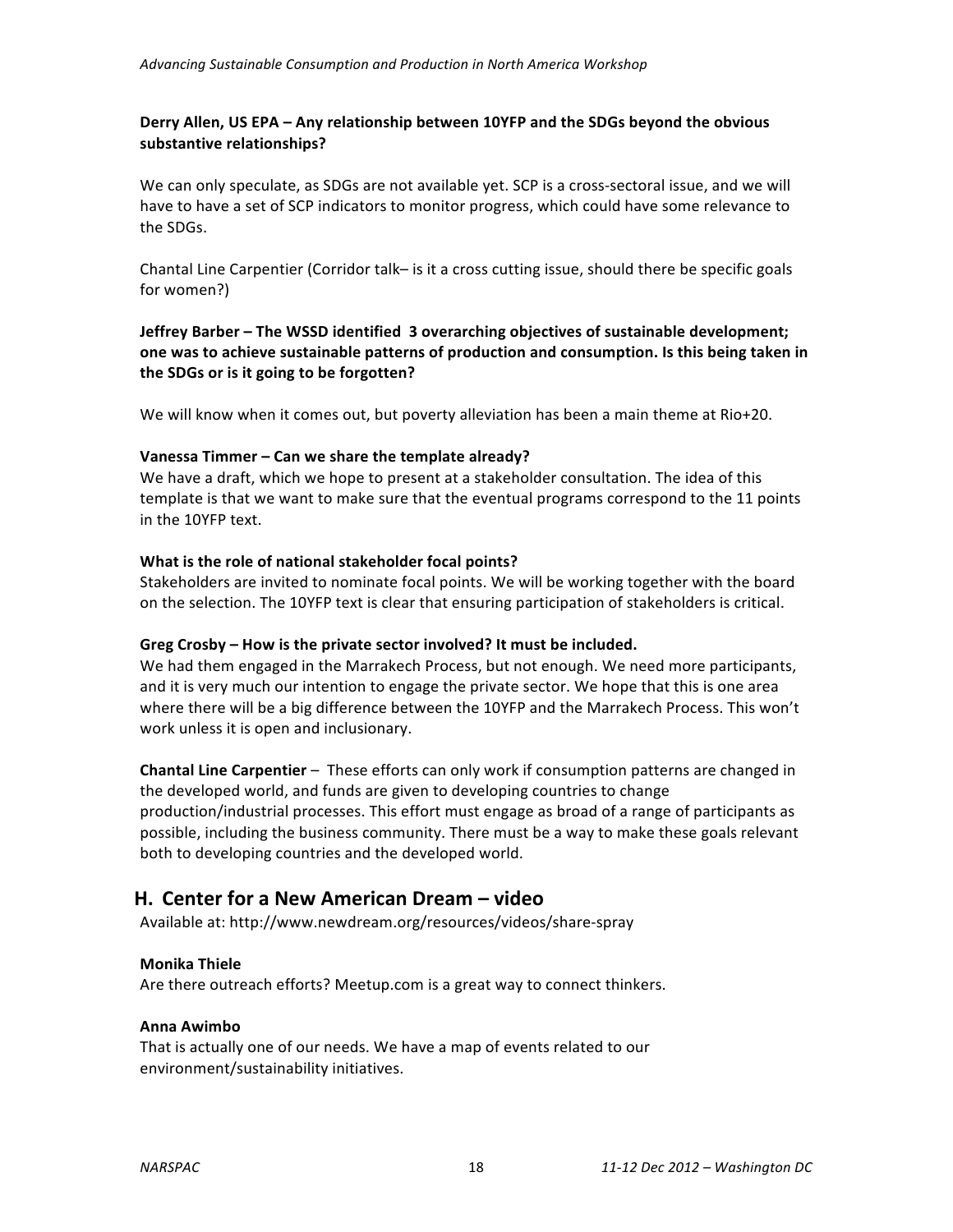Simplify the Holidays campaign  $-$  it engages people to simplify their holidays. It's an ongoing campaign, and was tweeted by Bill McKibben. Also in Canada http://www.metrovancouver.org/christmas/Pages/default.aspx

## **Hilary French**

The SCP Clearinghouse  $-$  it offers a great opportunity through the North American portal, which will showcase regional and sectoral efforts on SCP. Everyone can submit material on it and allows everyone to share experiences.

## **David Levine**

The idea behind the American Sustainable Business Council was to create a business voice and a presence to drive sustainability policies. It collectively represents over 150,000 businesses.

Key piece of the conversation is that it's not enough for businesses to move the market to become more sustainable; if we don't have that voice in the halls of government, it's not enough. How do we move from acting to being a political voice?

## **I.** Opportunities for Collaboration and Next Steps

## Who is missing from NARSPAC? What does this region need?

**Hilary French** – Private sector is the key. Impressed by sustainability efforts by business players, and recognize SCP as a big business opportunity and are aware of politics, funding. We cannot ignore this community.

## **Philip Vegragt**

This isn't just about a once-a-year meeting. We should think about developing proposals and initiatives for the future.

## **Peter Denton**

What's missing is faith-based organizations. If this is a conversation about values, then transforming values is important. The Canadian Government should be here, and the fact that they are not here says something, and reflects national priorities.

## **Peter Adriance**

We need faith networks. Not just faith-based groups, but interfaith groups as well. Education for sustainable networks. Cross-sectoral, K-12 students.

## **Maurie Cohen**

I agree with Hilary. The level of conversation with the private sector is mind boggling. It's hard to assess how much the thinking of sustainability directors reflects overall company position, but it is a move in the right direction. SCORAI listserv - Crowdsourcing, getting the word out.

## **Maggie Comstock**

Local governments, as well as tools and resources.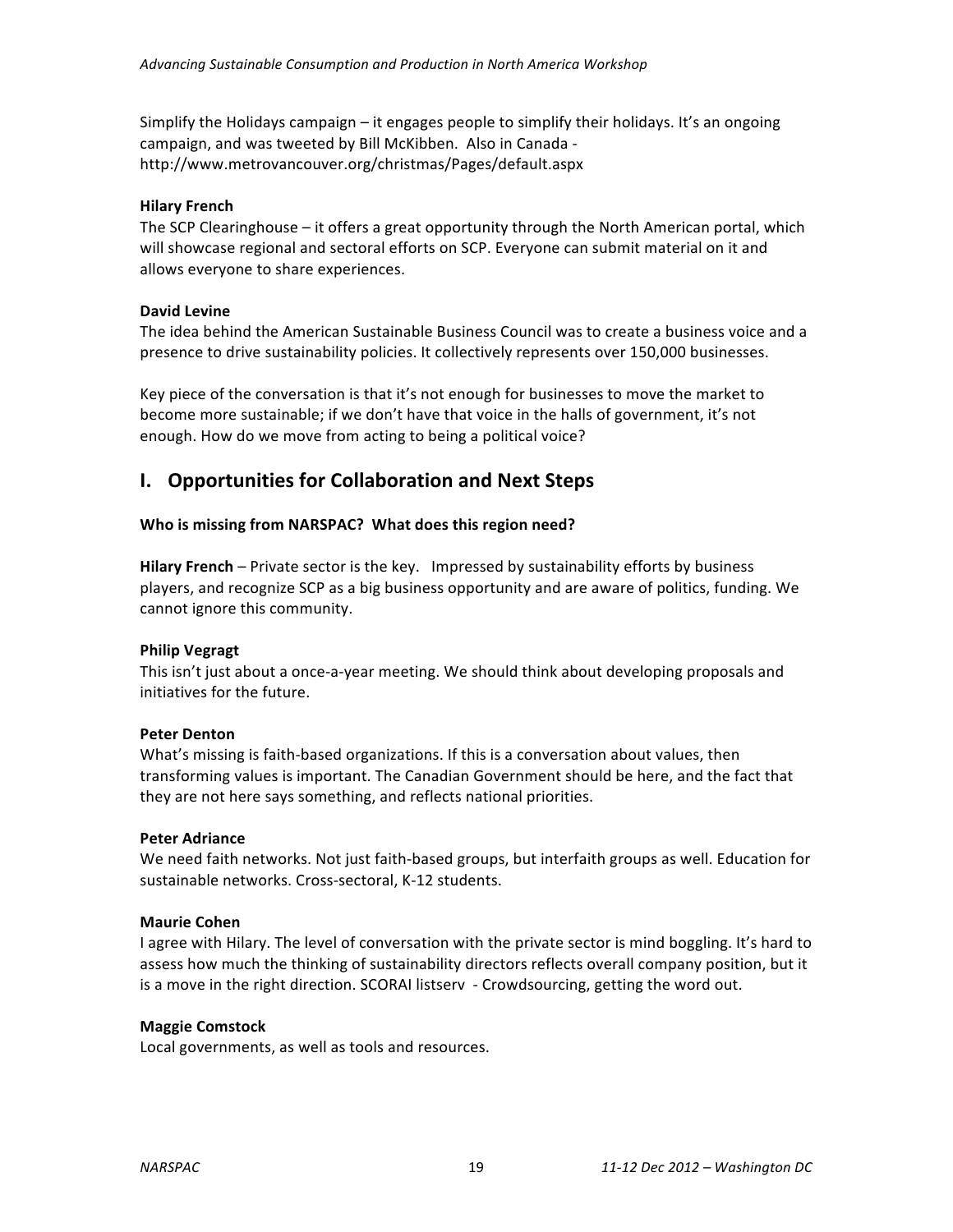#### **Monika Thiele**

Agree. Enabling cities through local networks is very important.

#### **Emmanuel Prinet**

Insurance companies could be huge barriers to change, and need to be involved. Financial players must be engaged. Media, youth.

#### **Anna Awimbo**

Educators and youth. If we want to change attitudes, we must focus on K-12

#### **Amy Fraenkel**

Must also engage universities

#### **Maurie Cohen**

Primary funders of academic research don't see this as research codified. Research funders are missing from this conversation.

#### **Diallo Shabazz**

Some types of organizations are missing. Some groups are looking at poverty alleviation through SCP, but frame it as environmental justice issues, versus SCP. How to scale local programs up? We should include these organizations – African American/minority groups, etc.

#### **Jeffrey Barber**

The "major groups" are organized around identity, but other important groups are organized around certain sectors as well as place. "Communities of practice" should also be involved in this conversation.

#### **Peter Adriance**

Communication in a way in which others can identify. Must be able to communicate to the common person.

## **Maggie Comstock**

SCP needs to be part of a definition of a sustainable city. If SCP is clearly defined as an integral part of that messaging, it would help.

#### **Emmanuel Prinet**

I have the draft document from on an SCP framework for Canada that was prepared after the Washington DC meeting in 2009. This may be an opportunity to create a national and then regional framework.

## **Philip Vergragt**

What's missing is an overall mission and an overall strategy. We can create a working group, but what after?

#### **Ted MacDonald**

We need to translate SCP into official, government language. There is no programmatic management strategy that refers to SCP. There are a number of other ways by which it's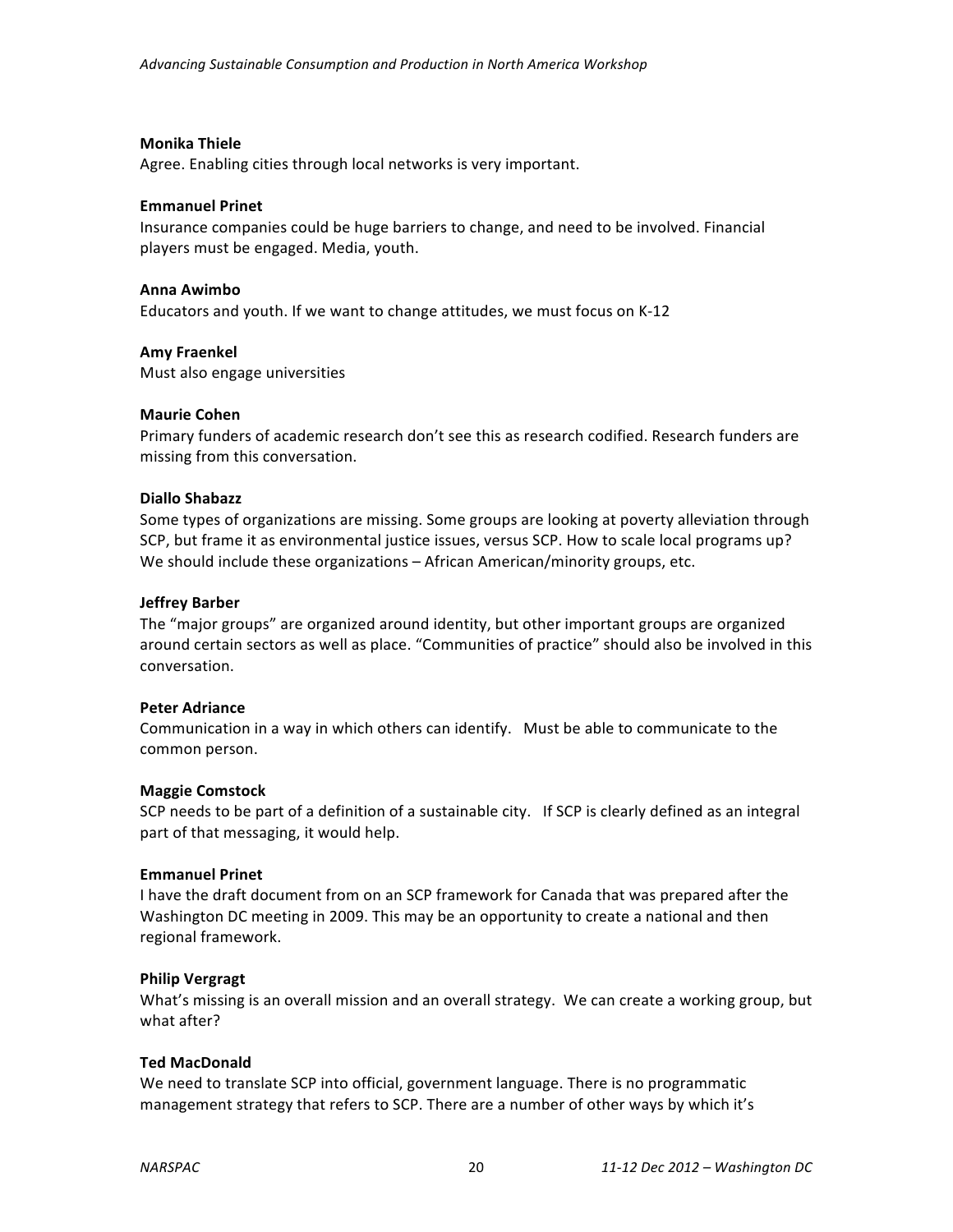referred to, but it's not in the government lexicon. Resource efficiency is one banner and approach, but this may be problematic.

## **Sarah Dayringer**

Re: Working Group – How do we increase our networks and engage those who are missing before we think about 'what's next'?

Climate Nexus – is a great resource. It's a group that helps interfaith/faith-based organizations communicate about the issue of climate change.

Exercise – Let's project, ten years from now, what do we want to see? What kind of progress? Let's do a report, based on interviews from stakeholders in different groups.

## **Tasks**

Increase reach Prepare deliverable to 10YFPBoard SPAC communities and engagement Communications/translation/framing Life cycle assessment Sustainable Development Goals North America SCP Framework Working group and a compilation of initiatives

## **Offers**

SCP Clearinghouse, North American portal Manitoba resource on transmitting information Elisabeth Guilbaud-Cox - UN Earth Day, World Environment Day, Social media - link to web sites, UN Food waste 

## **Philip Vergragt**

New Economics – challenging economic paradigm on micro and macro level

 $R$ io + 20 – 700 initiatives – higher educations sustainability initiatives (Chantal Line Carpentier) Group de Montblanc (Chantal Line Carpentier). Way to integrate social, environment with sustainability.

## **J. Evaluation of the Workshop Process**

## **What worked?**

- The size of the meeting  $-$  it was not too big
- The diversity of the group which brought different ideas forward
- Breakout groups were very good
- The forced integration of perspectives from the different groupings because of the three different breakout group configurations
- The facilitation
- Half day and then another half-day  $-$  it provides an opportunity to mull things over overnight and everyone has great energy the following morning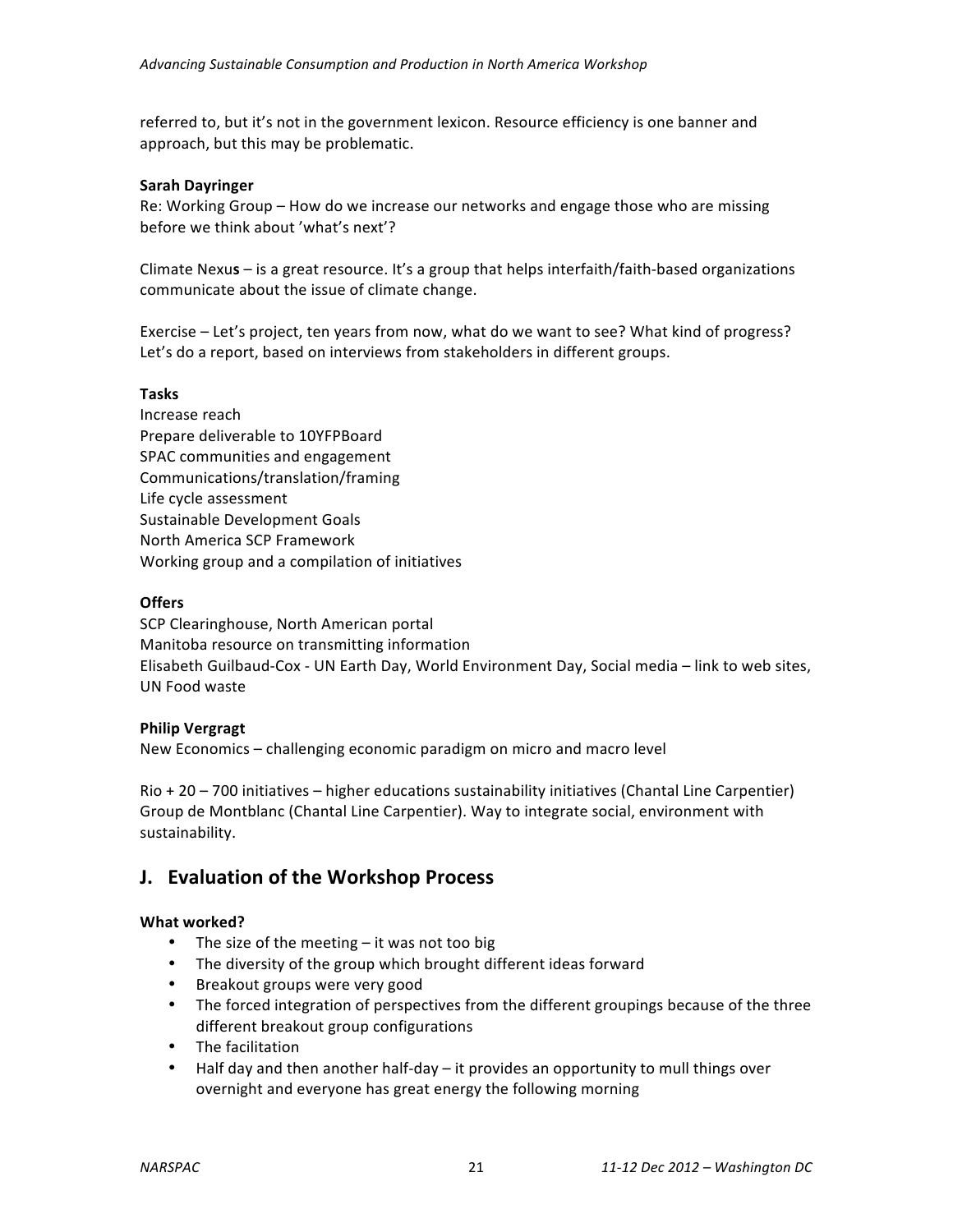• Piggybacking timing with the UNEP RONA Consultation

## **Improvements**

- Internet was not fast enough to play the New Dream video
- The video conferencing didn't work
- Better breakfast downstairs in the lobby  $\odot$

## **K. Concluding Comments**

What is one word that comes to mind when you think of sustainable production and **consumption?**

| <b>Process</b> | <b>Consumer Assistance</b> | Opportunity    |
|----------------|----------------------------|----------------|
| Circular       | <b>Realism</b>             | Reducing       |
| Systems        | Consumer Involvement       | Convergence    |
| Green          | Health                     | <b>Breadth</b> |
| Relationship   | Understanding              | Future         |
| Productivity   | Sufficient                 | Urgency        |
| Inclusivity    | Walmart                    | Transformation |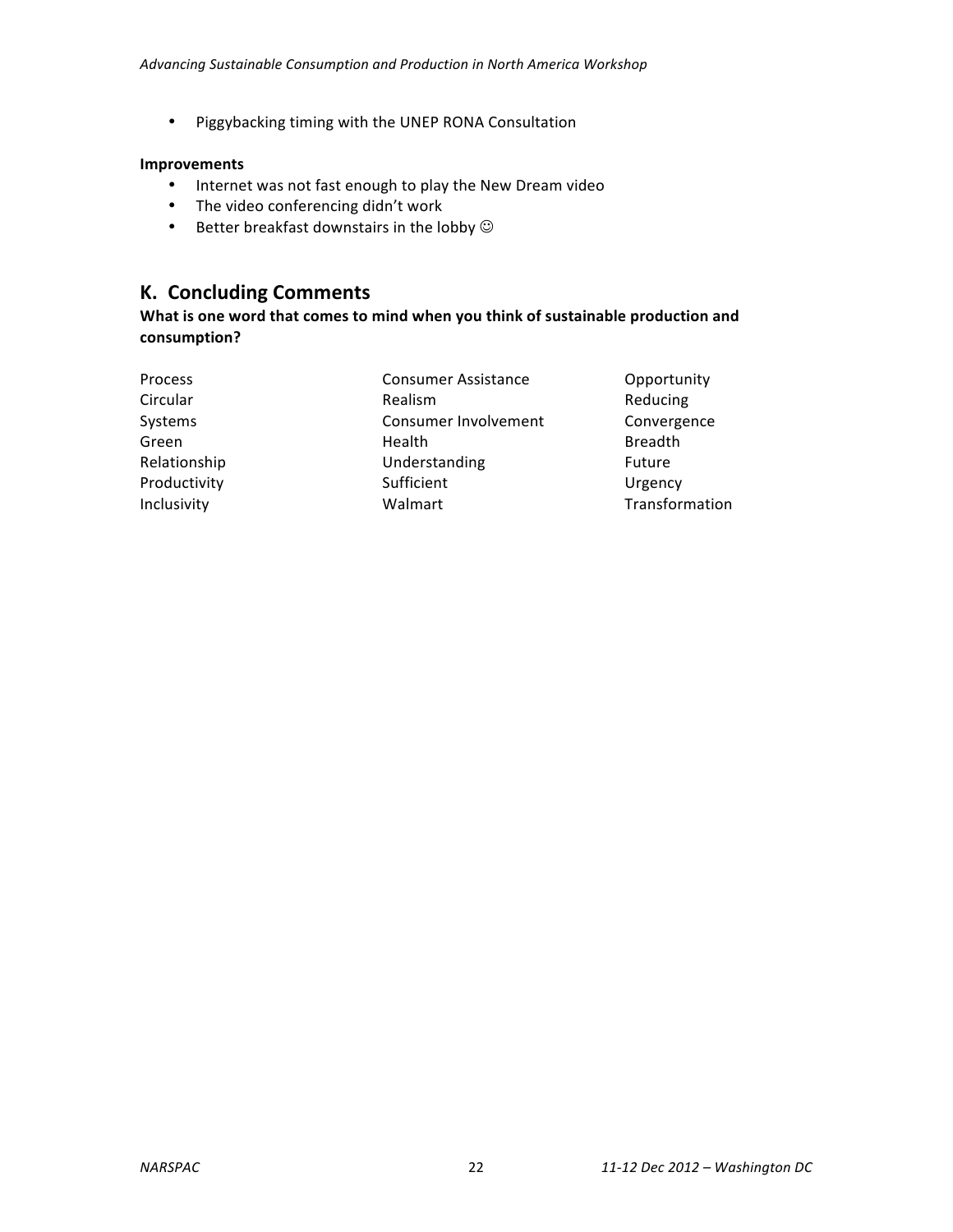## **V. Index Cards – Needs, Offers, Opportunities**

## **Abby Lindsay, US State Department**

The US engages many trade partner countries through environmental cooperation, and in particular, has programs to advance sustainable production. While these efforts are focused on non-North American countries, we are interested in building further collaborations based on these activities and supporting the global SCP effort.

## **Anna Awimbo, Center for a New American Dream**

**Needs:** Research support – polls, surveys on issues of SCP that help gauge consumer attitudes in N. America and the world. Opportunities to share our work at workshops and conferences. **Offers:** Resources available through our site, guides, videos, animations, and webinars -with tools and tips for moving toward SCP.

**Opportunities:** Sharing blogs, which would go out to folks in our network.

## **Chantal Line Carpentier, UN DESA**

Needs: Concerted effort from non-state actors, funding for the non-DCs, implementation strategies **Offers: UN Major Groups system Opportunities:** Retreat on SDGs and meeting on MLDF in January

## **Diallo Shabazz, Radical Ideas**

**Resources:** Publications produced by civil society stakeholders (Integrative Strategies Forum, Red River College, etc.) which provide institutional history, best practices, and future challenges related to SCP.

**Offers:** Support stakeholders in creating public education models & youth engagement strategies related to their work on SCP.

## **Derry Allen, US EPA**

**Needs:** Business collaboration, government collaboration **Opportunities:** Get government and business leaders to speak about 10YFP in different fora; hold another US-Canada workshop?

## **Emmanuel Prinet, One Earth**

**Needs:** Need business associations to be involved, and also to stay in touch regularly with each other, and also to meet in person regularly. Should involve insurers, investors, financiers, artists, communicators, local authorities, media, youth, foundations.

**Offers:** Future visualization stories of positive futures

**Opportunities:** Look at the draft Canadian SCP framework (developed in 2009 onwards), and see how to develop it further. Also, we can engage Canadian and US governments to find out if/when they can adopt a national strategy. We should look at stories, narratives, words that sell, and visualizations of a sustainable future, for sustainable consumption & production. That is something we, as a diverse group, can all work on.

**Resources:** Global research forum on sustainable production and consumption, NARSPAC **Stakeholders:** Business and industry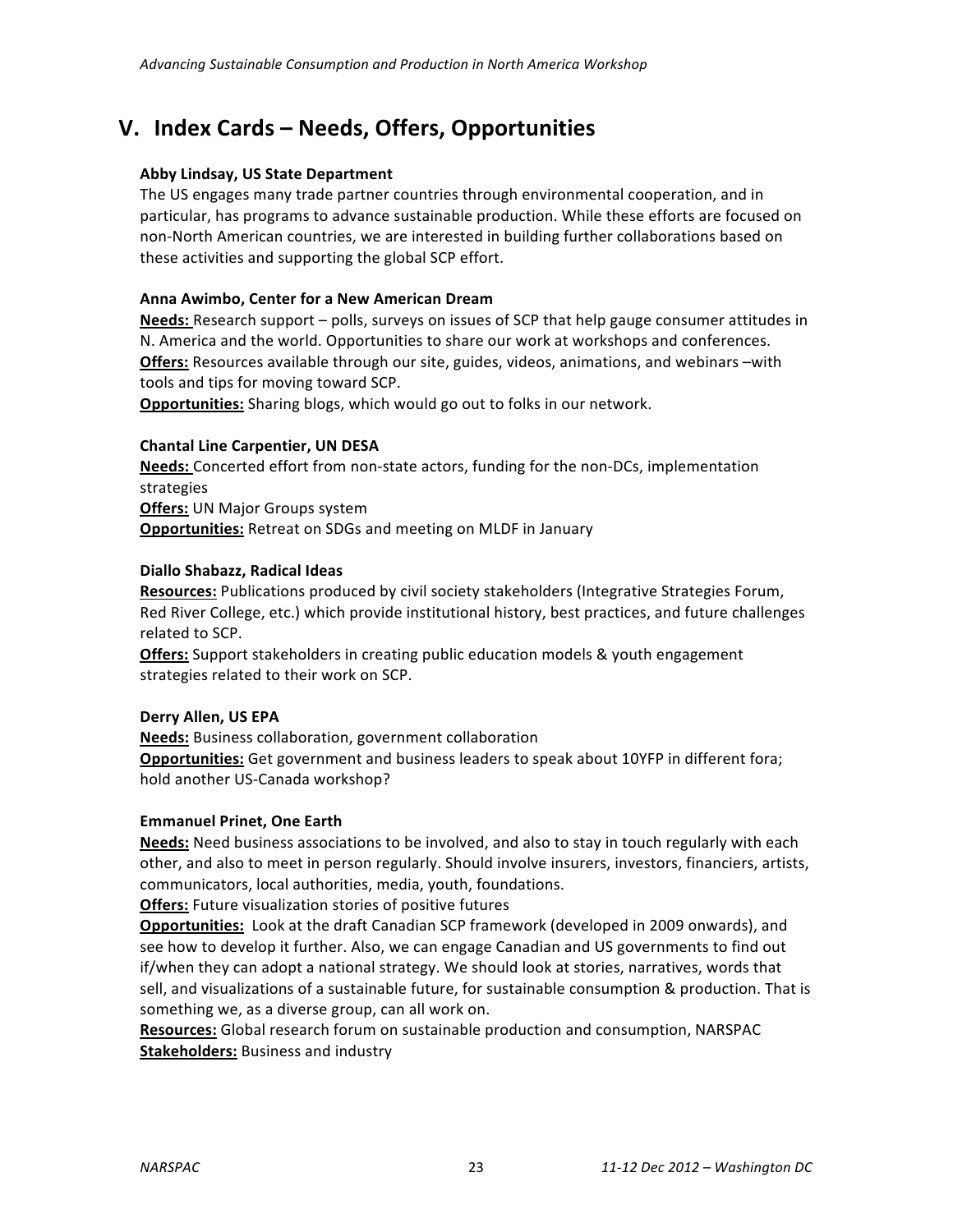## **Greg Crosby, US Dept of Agriculture**

**Needs:** Get major corporations at the table on this, or no chance to influence production; need a major education outreach effort to consumers (households) and corporations as consumers (retailers, wholesalers); change business models toward SCP principles

**Offers:** I can gather related programs from land-grant universities and country extension offices. **Resources:** Connection to the US cooperative extension system and electronic extension at www.extension.org (useful to developed and developing countries).

**Opportunities:** Assisting the USDA LCA digital commons and working w. EPA and DoE in this regard.

**Stakeholders:** Members of the US National Network on Sustainable Living Education, connecting with the Agri-food Task Force and the Sustainable Food Systems (FAO/UNEP).

## **Hilary French, UNEP RONA**

**Needs:** Engagement; organizing/facilitating support **Offers:** Use convening ability, make conference room available (occasionally) **Opportunities:** Deeper North American participation/engagement in the 10YFP; North American portal on UNEP SCP Clearing house **Resources:** Convening ability NA portal on Clearinghouse; funding (limited) for occasional meetings (maybe) **Stakeholders: Private sector! Events: TBD** 

## **Jeffrey Barber, Integrated Strategies Forum**

**Offers:** NARSPAC invites RONA, EPA, USDA, USBC, CNAD, Canadian agencies, and others to be partners in exploring opportunities for dialogue on SPC, especially with the private sector. **Resources:** A 10YFP working group was recently created as part of International Coalition for Sustainable Production and Consumption (ICSPAC) to follow the 10YFP process.

## **Maggie Comstock, US Green Building Council**

Needs: Need to connect governments with policy recommendations and resources, need financing for cities and organizations.

**Offers:** Green building-related resources for the clearinghouse

**Opportunities:** SCP needs to become part of the definition for a "Sustainable City."

**Resources:** Policy best practices for local governments (menu of options).

**Stakeholders:** Private sector, local governments

**Events:** Connect governments with NGOs who can support these efforts.

## **Maurie Cohen, New Jersey Institute of Technology**

**Needs:** Voluntary assistance with social media, Web site development, and related activities. **Offers:** Become an affiliate of SCORAI @ www.scorai.org

## **Opportunities:** SCORAI

Resources: Sustainable Consumption Research and Action Initiative (SCORAI) - a network of 500+ academics and policy practitioners around the world working on SCP (join the listserve, also contribute to the monthly newsletter  $-$  www.scorai.org).

Sustainability: Science, Practice and Policy (SSPP) – I am the editor of this online, open access journal that serves as an important channel for publishing policy-relevant perspectives in sustainability, social science, and SCP.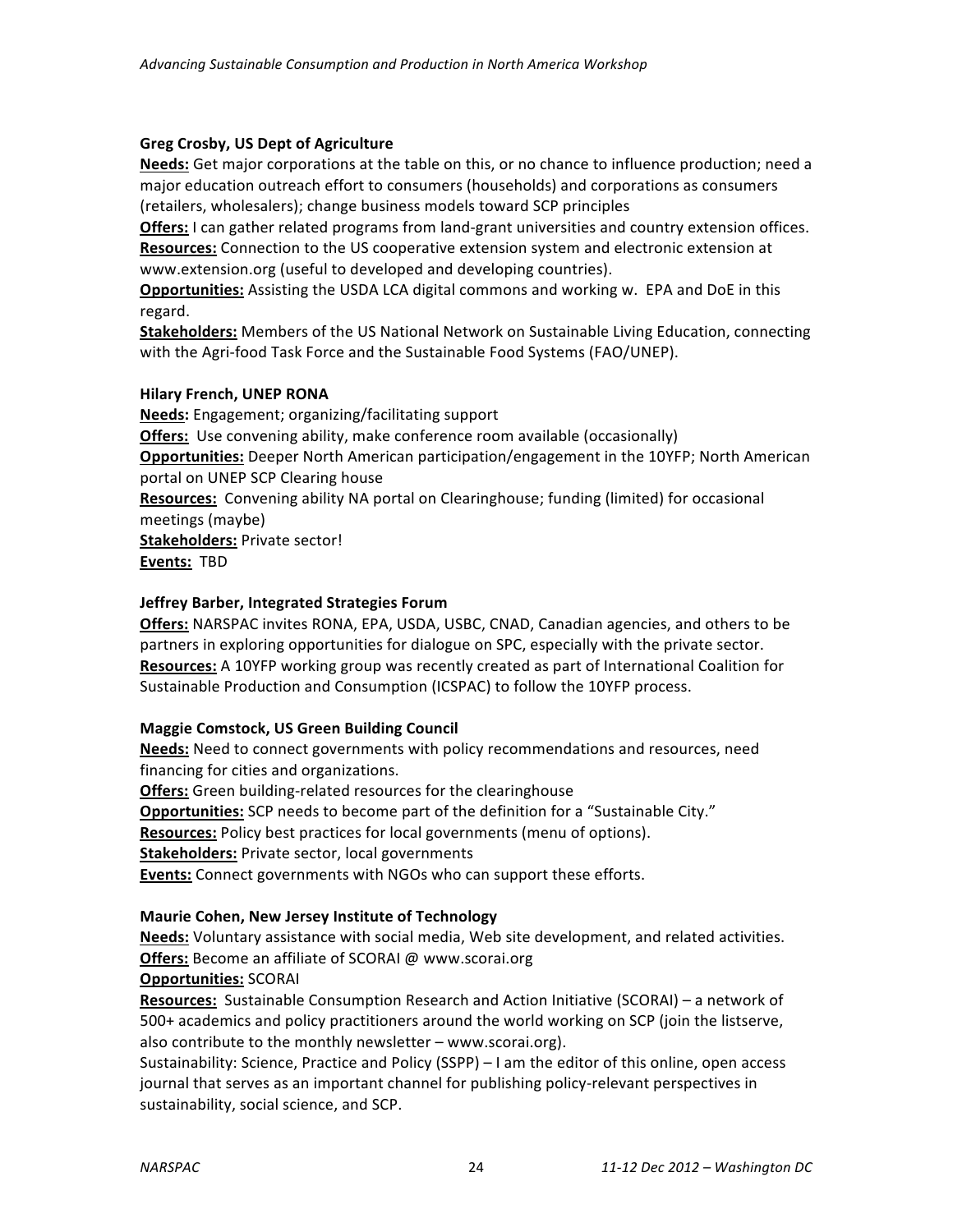## Peter Adriance, Bah'ais of the US

**Offers:** Connection with faith communities, help spread the word on SCP in my networks. **Resources:** Transition US + transition towns across North America; Story of Stuff team; US partnership for Education for Sustainable Development. Tools: Twitter, Facebook, YouTube. **Events:** Earth Day, Lent (for Christians), numerous faith community programs, encouraging sustainable behavior/practices.

## **Peter Denton, Red River College**

**Needs:** Voluntary assistance with social media, Web site development

**Offers:** Interesting in educating or presenting on issues related to 10YFP, esp. in multistakeholder context and policy development. Can bring understanding of multi-faith religious perspectives to the table, along with understanding of science and technological systems, and also current security issues around the world. Idea for food waste: YouTube videos with carbon/energy counter in the corner....and having the last frame food thrown away or wasted. **Opportunities:** Stakeholder focal point

**Resources:** Manitoba Education for Sustainable Development Working Group – First provincial one and started ESD across Canada - is multi-stakeholder and growing; Center for Applied Research in Sustainable Infrastructure at Red River College; Ocean Manitoba (CEO is Christina McDonald).

**Stakeholders:** Deputy Minister of Education and Advanced Education (Dr. Gerald Farthing, UNECE chair for ESD Decade, see MB sustainability)

## **Janis Brizga, Green Liberty, ANPED**

**Offers:** Global research forum on SCP research community

**Opportunities:** More research on value change and new economic models; links and experience from Europe; use economic recession for raising discussion and showing possibilities.

## **Philip Vergragt, Tellus Institute, Clark University**

**Needs:** Some funding (Web site, outreach), access to government agencies, institutional support

**Offers:** SCORAI network - opportunities for dialogues with SCP researchers, can take the lead in SCP strategy for N. America,

**Opportunities:** SCORAI conference at Clark U, strategic workshops on SCP N. America **Resources:** Research community is a large untapped resource

## **Sarah Daryinger, SustainUS.Org**

**Needs:** Lobby appeal to G77 member state board reps on why G77 is key to addressing production side.

**Offers:** Using some of the key dates Chantal Line mentioned and taking advantage and action informing, participation, and engagement. Working on private sector outreach.

**Opportunities:** I'm available (unemployed) for full-time work on this.

Resources: North American youth networks working on Rio+20 and sustainable development issues in general.

**Stakeholders:** Private sector - Wal-Mart, and hopefully huge corporations like Apple.

**Events:** Follow up to Citizen's Summit on SD, or another N American Citizen's Summit on SD.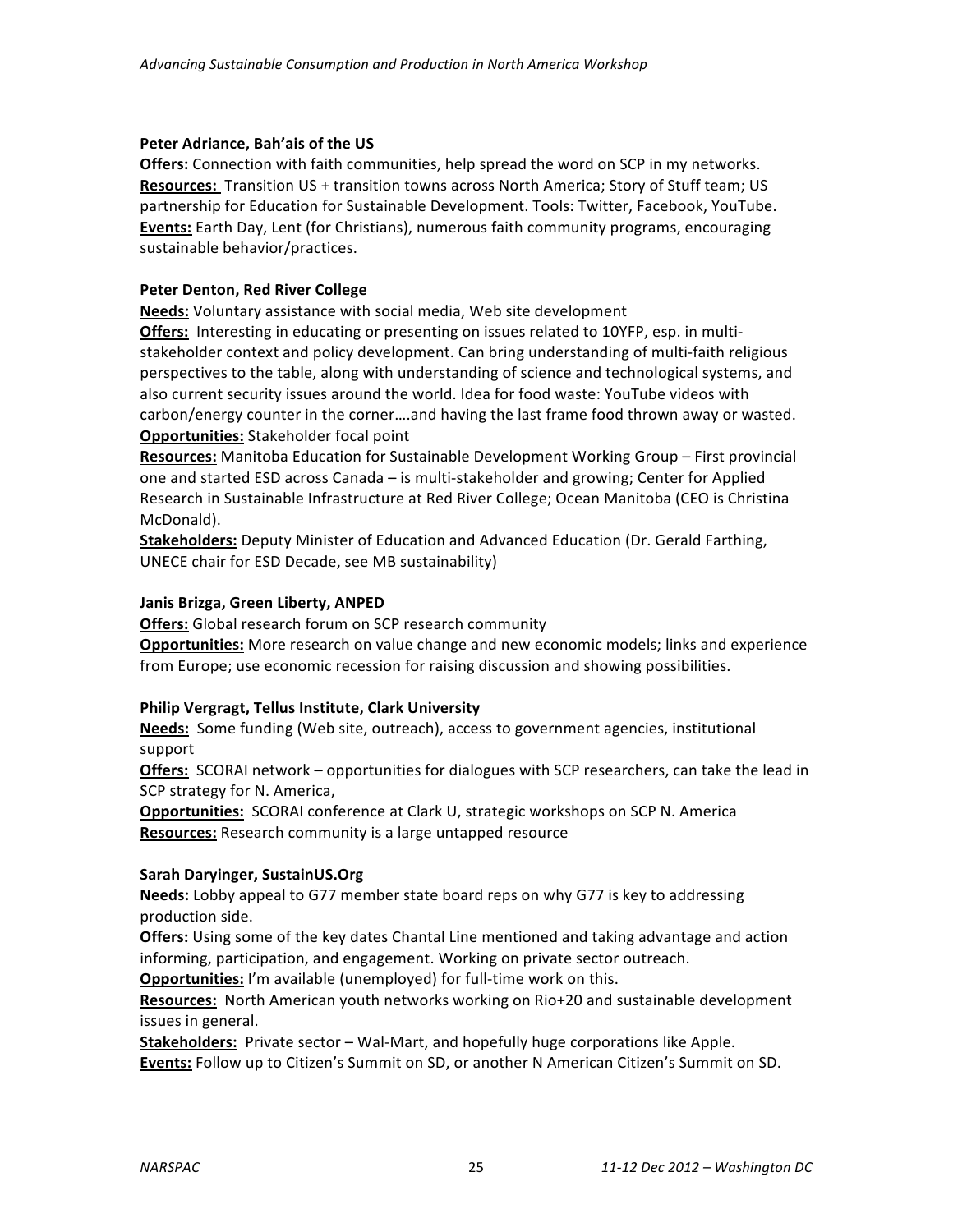## **Ted MacDonald, US EPA**

Needs: Should explore, share interests and opportunities through existing bilateral and multilateral cooperation in which US, Canada (and Mexico) can work together (CEC, APEC, OECD).

**Offers:** EPA is interested in developing further potential program areas under 10YFP – SPPI, LCA, Inputs into emerging SCP/Green Growth knowledge platform.

**Opportunities:** Consider developing N. American regional element under new SCP Clearinghouse

## **Vanessa Timmer, One Earth**

**Needs:** Sustainable consumption and production strategy documents which identify leverage points / strategic priority areas for action / high-impact solutions.

**Offers:** Future visualization stories of positive futures - The Future We Want.org **Opportunities:** Stakeholder focal points in the 10YFP on SCP

Resources: Global research forum on sustainable production and consumption, NARSPAC **Stakeholders:** Business and industry, artists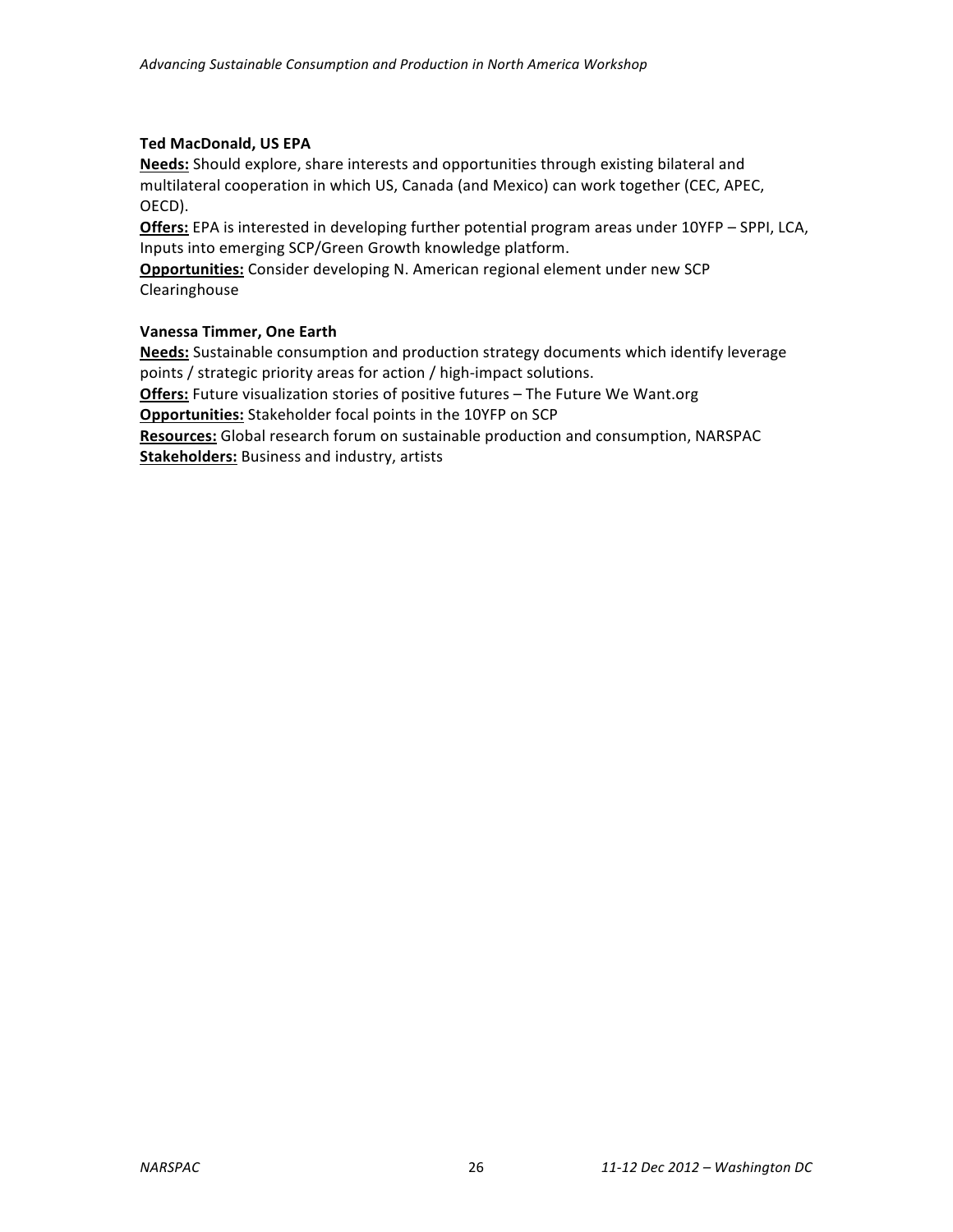## **VI. Workshop Participant List**

| <b>Name</b>                                                                                                                       | <b>Position/Organization</b>                                                                                                                                                         |  |  |
|-----------------------------------------------------------------------------------------------------------------------------------|--------------------------------------------------------------------------------------------------------------------------------------------------------------------------------------|--|--|
| 1. Abby Lindsay                                                                                                                   | Bureau of Oceans and International Environmental and Scientific Affairs,<br><b>US Department of State</b>                                                                            |  |  |
| 2. Adriana Zacarias,                                                                                                              | Project Officer at the United Nations Environment Programme (UNEP)<br>Division of Technology, Industry and Economics (DTIE) (by video<br>conference)                                 |  |  |
| 3. Amy Fraenkel                                                                                                                   | Regional Director, United Nations Environment Programme Regional<br>Office for North America, (UNEP RONA)                                                                            |  |  |
| 4. Angie Leith                                                                                                                    | U.S. Environmental Protection Agency, Office of Resource Conservation<br>and Recovery (US EPA)                                                                                       |  |  |
| 5. Anna Awimbo                                                                                                                    | Director of Collaborative Communities, Center for a New American<br>Dream                                                                                                            |  |  |
| 6. Bryan MacGannon                                                                                                                | Deputy Director, Policy and Engagement, American Sustainable Business<br>Council                                                                                                     |  |  |
| 7. Chantal Line Carpentier Sustainable Development Officer, United Nations Department of<br>Economic and Social Affairs (UN DESA) |                                                                                                                                                                                      |  |  |
|                                                                                                                                   | 8. Charles Arden-Clark, Head of the Goods and Services Unit, Sustainable Consumption and<br>Production, UNEP Division of Technology, Industry and Economics<br>(by video conference) |  |  |
| 9. David Levine                                                                                                                   | Co-founder and Executive Director, American Sustainable Business<br>Council                                                                                                          |  |  |
| 10. Derry Allen                                                                                                                   | Counselor, Office of Strategic Environmental Management Office of<br>Policy, U.S. Environmental Protection Agency, (US EPA)                                                          |  |  |
| 11. Diallo Shabazz                                                                                                                | Managing Director, Radical Ideas LLC                                                                                                                                                 |  |  |
|                                                                                                                                   | 12. Elisabeth Guilbaud-Cox, Head of Communications, UNEP-RONA                                                                                                                        |  |  |
| 13. Elise Golan                                                                                                                   | Director of Sustainable Development, United States Department of<br>Agriculture, (USDA)                                                                                              |  |  |
| 14. Emily Werner                                                                                                                  | Consultant, United Nations Environment Programme Regional Office for<br>North America, (UNEP RONA)                                                                                   |  |  |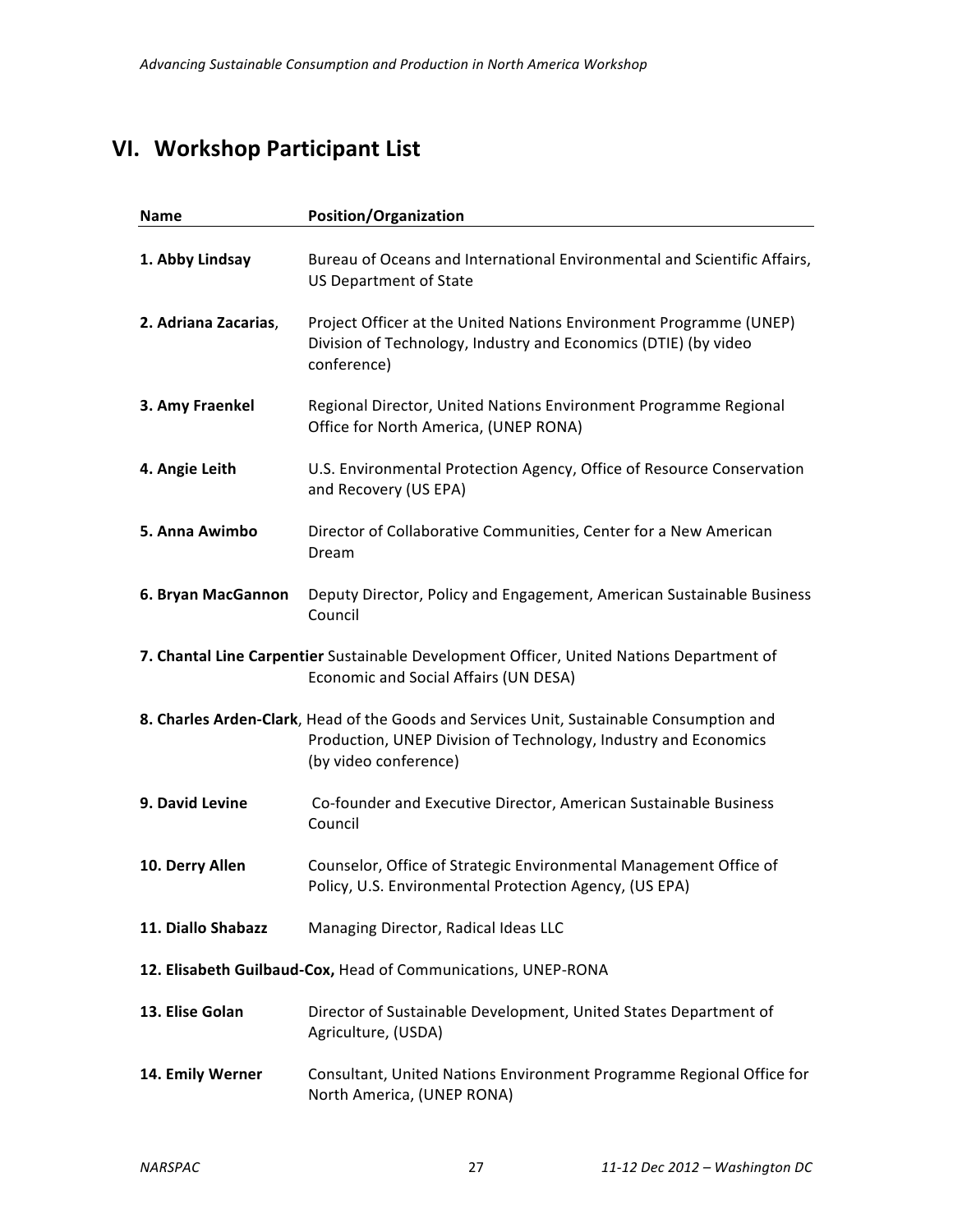## **15. Emmanuel Prinet** Policy Director, One Earth Initiative

| 16. Greg Crosby                                                   | National Program Leader, Sustainable Development, Institute of<br>Bioenergy, Climate, and Environment (IBCE), National Institute of Food<br>and Agriculture (NIFA), US Department of Agriculture, (USDA) |  |
|-------------------------------------------------------------------|----------------------------------------------------------------------------------------------------------------------------------------------------------------------------------------------------------|--|
| 17. Hilary French                                                 | Programme Officer, Climate Change and Resource Efficiency, United<br>Nations Environment Program, (UNEP RONA)                                                                                            |  |
| 18. Jack Luskin                                                   | Emeritus, University of Massachusetts Lowell                                                                                                                                                             |  |
| 19. Janis Brizga                                                  | Board of Directors, Green Liberty, Northern Alliance for Sustainability<br>(ANPED)                                                                                                                       |  |
| 20. Jeffrey Barber                                                | President/ Executive Director, Integrative Strategies Forum (ISF)                                                                                                                                        |  |
| 21. Katya Kuang-Idba                                              | Environmental Policy Intern, United Nations Environment Programme<br>Regional Office for North America, (UNEP RONA)                                                                                      |  |
| 22. Karen Onthank                                                 | Deputy Director, Integrative Strategies Forum, (ISF)                                                                                                                                                     |  |
| 23. Lewis Akenji                                                  | Research Fellow and Senior Consultant, IGES                                                                                                                                                              |  |
| 24. Lukas Gudinskas                                               | First Secretary (Environment), Canadian Embassy in Washington                                                                                                                                            |  |
| 25. Maggie Comstock                                               | Policy Associate, Advocacy and Public Policy, U.S. Green Building Council                                                                                                                                |  |
| 26. Maurie Cohen                                                  | Associate Professor of Environmental Policy and Sustainability, New<br>Jersey Institute of Technology                                                                                                    |  |
| 27. Monika Thiele                                                 | Programme Officer/Focal Point for North America, Convention on the<br>Conservation of Migratory Species, United Nations Environment<br>Programme, (UNEP)                                                 |  |
| 28. Patricia (Kit) Norland UNEP Desk officer, US State Department |                                                                                                                                                                                                          |  |
| 29. Peter Adriance                                                | Representative for Sustainable Development, Office of Public Affairs,<br>Baha'is of the U.S.                                                                                                             |  |
| <b>30. Peter Denton</b>                                           | Instructor in Ethics and Sustainability, Red River College                                                                                                                                               |  |
| 31. Philip Vergragt                                               | Fellow, Tellus Institute; Professor Emeritus of Technology Assessment,<br>Delft University of Technology; Research Professor, Clark University                                                           |  |
| 32. Sarah Daryinger                                               | Coordinator, SustainUS Org                                                                                                                                                                               |  |